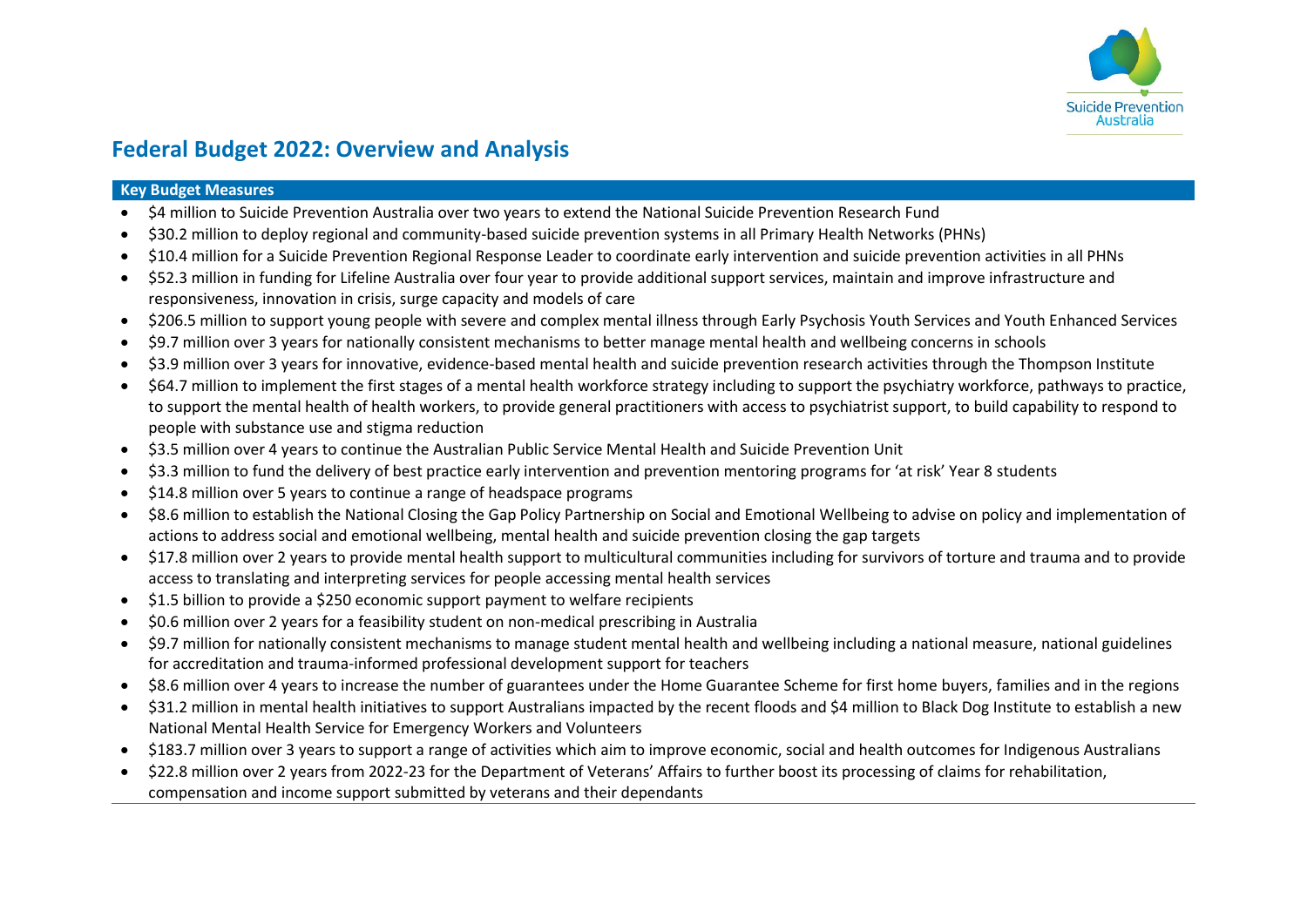### **Budget Analysis**

#### **Context for 2022 Budget**

Momentum for suicide prevention reform has been steadily building in recent years, with record investment into mental health and suicide prevention witnessed in the last Federal Budget. The Federal Government's announcement of a National Suicide Prevention Office, and almost \$300 million to deliver universal aftercare, national postvention and distress interventions.

The Final Advice of the Prime Minister's National Suicide Prevention Advisor and a new National Agreement on Mental Health and Suicide Prevention signalled major steps towards significant systemic change that could lead to a meaningful reduction in lives lost to suicide. Several aspects of our National Policy Platform have been captured in recent reforms including whole-of-government, lived experience, data and workforce priorities.

#### **The 2022 Budget includes some important investments in suicide prevention:**

- \$4 million to Suicide Prevention Australia over two years to extend the National Suicide Prevention Research Fund
- \$30.2 million to deploy regional and community-based suicide prevention systems all PHNS
- \$10.4 million for a Suicide Prevention Regional Response Leader to coordinate early intervention and suicide prevention activities in all PHNs
- \$52.3 million for Lifeline Australia to provide additional support services, maintain and improve infrastructure and responses, innovation in crisis, surge capacity and models of care
- \$206.5 million to support young people with severe and complex mental illness through Early Psychosis Youth Services and Youth Enhanced Services

These commitments deliver on a number of priorities outlined in our pre-Budget submission including for data, youth and additional supports. These commitments are in addition to almost \$300 million in suicide prevention outlined in the 2021 Budget. Our submission can be [read here.](https://www.suicidepreventionaust.org/wp-content/uploads/2022/01/Suicide-Prevention-Australia-Pre-Budget-Submission-Jan-2022-Final.pdf)

#### **The Budget misses a number of key priorities and further investment is needed at this critical time**

The Budget does not address important priorities for those most at-risk, men, LGBTIQ+ and Aboriginal and Torres Strait Islander communities. Gaps still remain in supports for those in distress, those who have attempted suicide and the loved ones of those touched by suicide.

The Budget fails to deliver funds needed to ensure people with lived experience are integrated in all aspects of suicide prevention or a comprehensive Suicide Prevention Workforce Strategy. It falls short in delivering whole-of-government accountability through a *Suicide Prevention Act*.

Investments in treatment and crisis response are important but investment is also needed earlier and across a range of preventative measures. Addressing the social determinants of health and wellbeing is critical to turn the trend towards zero suicides. More is needed to strengthen protective factors in our community by supporting adequate social security payments, tackling housing insecurity and addressing social isolation and loneliness.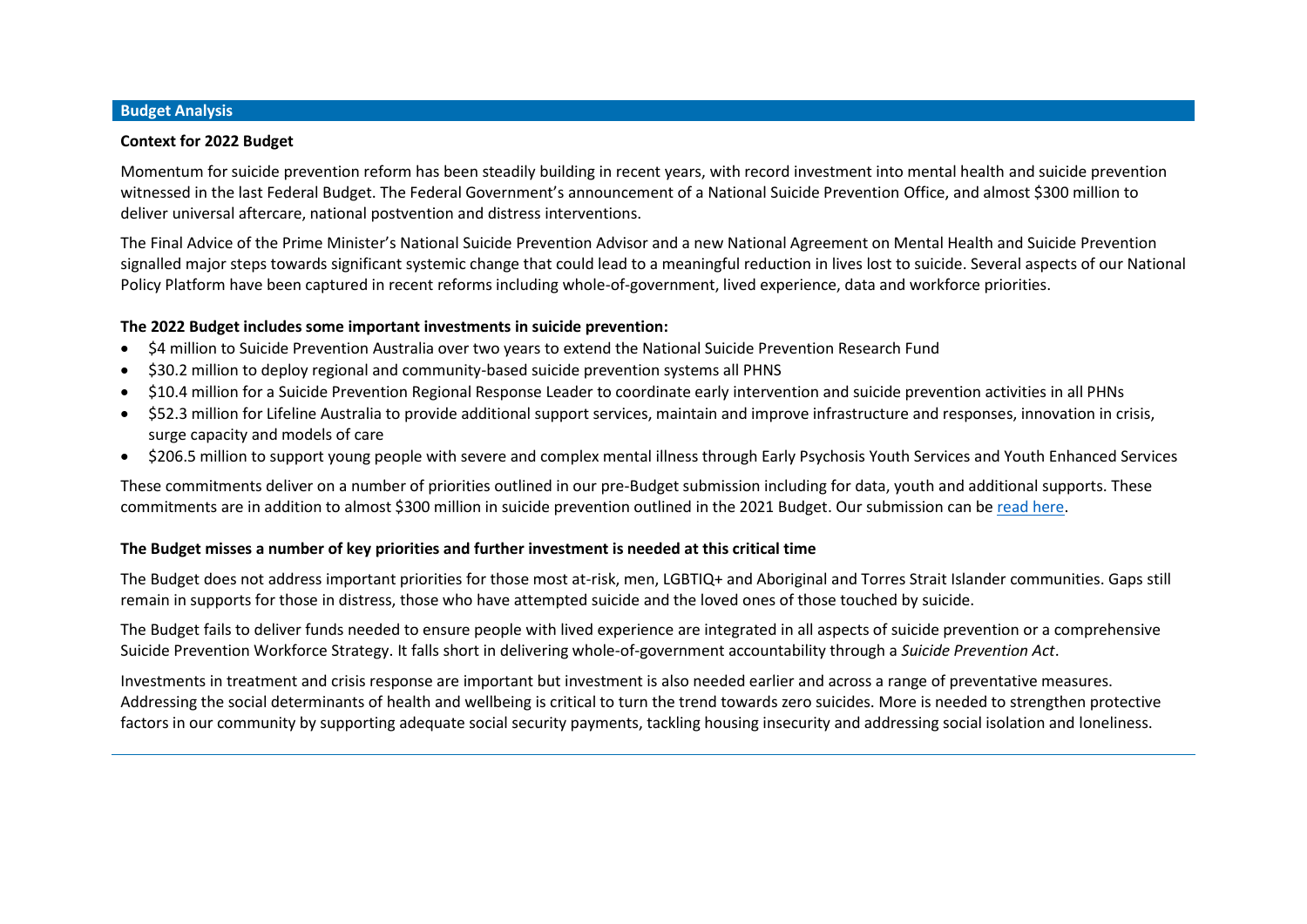| <b>Theme</b>                                | <b>Federal Budget (Yes/No/In Part)</b>                                                                                                                                                                                                                                                                                                                                                                                                                        | <b>SPA Budget Submission</b>                                                                                                                                                                                                                                                                                                                                                                                                                                                                                                            |
|---------------------------------------------|---------------------------------------------------------------------------------------------------------------------------------------------------------------------------------------------------------------------------------------------------------------------------------------------------------------------------------------------------------------------------------------------------------------------------------------------------------------|-----------------------------------------------------------------------------------------------------------------------------------------------------------------------------------------------------------------------------------------------------------------------------------------------------------------------------------------------------------------------------------------------------------------------------------------------------------------------------------------------------------------------------------------|
| <b>Whole of</b><br>government               | <b>Not addressed</b>                                                                                                                                                                                                                                                                                                                                                                                                                                          | A Suicide Prevention Act should be implemented to provide a legislative framework for a<br>$\bullet$<br>three-yearly National Suicide Prevention Plan, integrating actions with a responsible<br>agency, committed funding, measurable performance indicators and a suicide reduction<br>target.                                                                                                                                                                                                                                        |
| <b>Lived</b><br>experience                  | <b>Not addressed</b>                                                                                                                                                                                                                                                                                                                                                                                                                                          | Fully fund implementation of the recommendations of the Final Advice of the National<br>Suicide Prevention Advisor to ensure people with lived experience are integrated in all<br>aspects of suicide prevention policy development, design, delivery, research and<br>evaluation.<br>A National Workforce Strategy for Suicide Prevention.<br>$\bullet$                                                                                                                                                                                |
| <b>Data and</b><br>evidence                 | In part<br>\$4 million to Suicide Prevention<br>$\bullet$<br>Australia over two years to extend<br>the National Suicide Prevention<br>Research Fund. Extension will<br>continue investment in world<br>leading translational research into<br>suicide prevention and treatment.<br>\$3.9 million over 3 years for<br>$\bullet$<br>innovative, evidence-based<br>mental health and suicide<br>prevention research activities<br>through the Thompson Institute | Government to commit \$4 million over four years to build capability in suicide<br>$\bullet$<br>prevention sector to access, interpret and use increasing amounts of suicide<br>prevention data.<br>Develop outcomes to measure suicide prevention programs efficacy in the community<br>$\bullet$<br>and provide data on program impacts to provide for future learnings.                                                                                                                                                              |
| <b>Quality,</b><br>workforce &<br>community | In part<br>\$64.7 million to implement the<br>$\bullet$<br>first stages of a mental health<br>workforce strategy including to<br>support the psychiatry workforce,<br>pathways to practice, to support<br>the mental health of health<br>workers, to provide general<br>practitioners with access to                                                                                                                                                          | National Office develop a suicide prevention workforce strategy and implementation<br>$\bullet$<br>plan.<br>Fund the extension of the Quality Improvement Program into a fully-fledged sector led<br>accreditation system.<br>Government to fund the development of industry-specific competency frameworks in<br>$\bullet$<br>high-risk sectors.<br>Government to work with the sector to explore quality, evidence-based "on-boarding"<br>$\bullet$<br>and "orientation" opportunities for individuals working in suicide prevention. |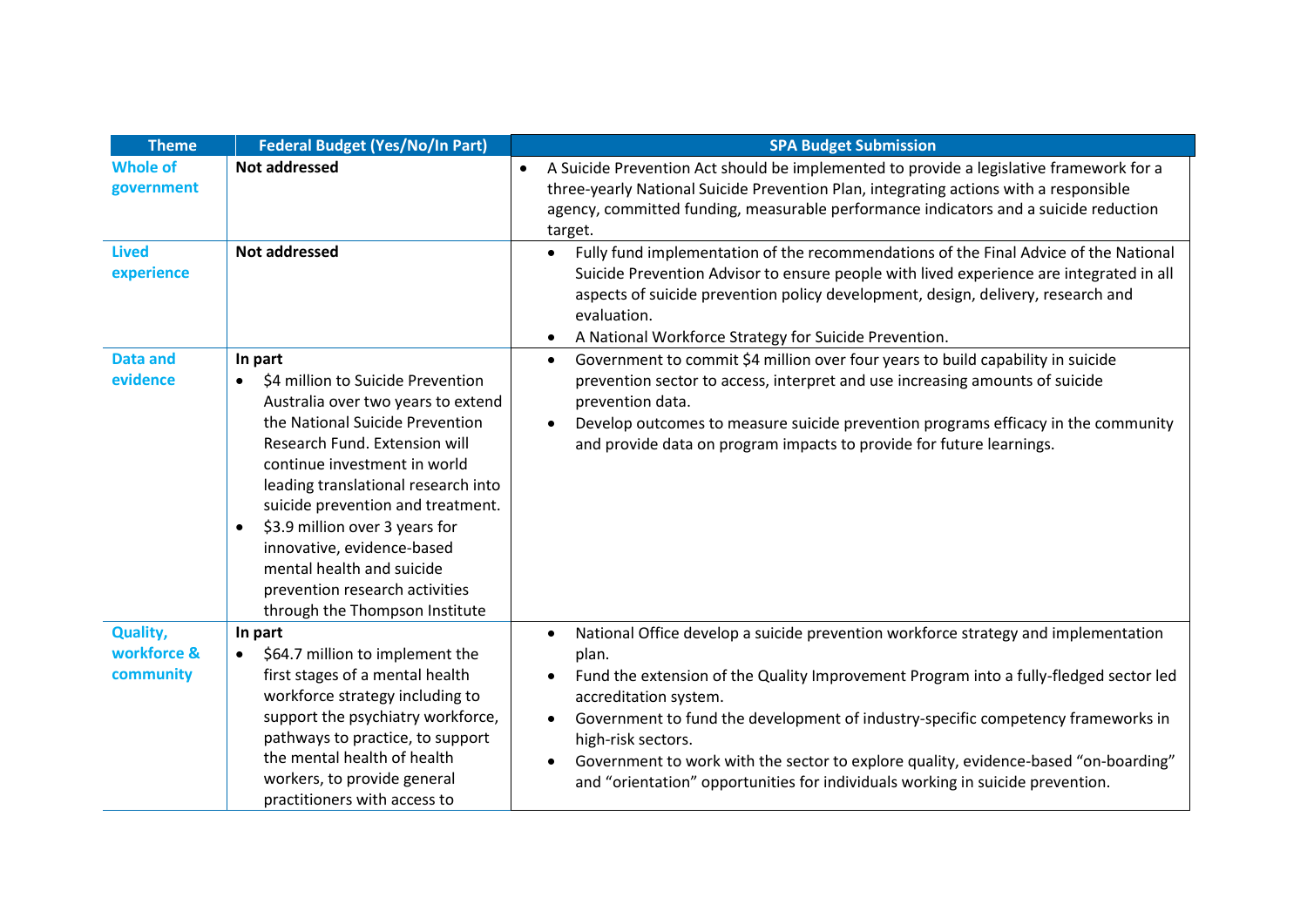| <b>Early</b><br>intervention<br>and additional | psychiatrist support, to build<br>capability to respond to people<br>with substance use and stigma<br>reduction.<br>\$3.5 million over 4 years to<br>$\bullet$<br>continue the Australian Public<br>Service Mental Health and Suicide<br><b>Prevention Unit</b><br>\$13.9 million for up to 300<br>$\bullet$<br>scholarships for Aboriginal and<br>Torres Strait Islander peoples to<br>join the health workforce.<br>\$32.8 million will fund up to 5,250<br>$\bullet$<br>additional clinical placements in<br>the care and support sector and<br>expanded access to rural clinical<br>placements in aged care.<br>In part<br>\$52.3 million in funding for<br>$\bullet$<br>Lifeline Australia over four years | Urgently implement the commitment to universal aftercare.<br>Continue to increase investment in universal access to national postvention services<br>including the establishment of postvention peer support programs.                               |
|------------------------------------------------|-----------------------------------------------------------------------------------------------------------------------------------------------------------------------------------------------------------------------------------------------------------------------------------------------------------------------------------------------------------------------------------------------------------------------------------------------------------------------------------------------------------------------------------------------------------------------------------------------------------------------------------------------------------------------------------------------------------------|------------------------------------------------------------------------------------------------------------------------------------------------------------------------------------------------------------------------------------------------------|
| support                                        | to provide additional support<br>services, maintain and improve<br>infrastructure and<br>responsiveness, innovation in<br>crisis, surge capacity and models<br>of care. Next year Lifeline will be<br>able to take an extra 176,000 calls<br>or texts.<br>\$42.7 million over 2 years to<br>$\bullet$<br>extend targeted regional<br>initiatives to prevent suicide<br>across Australia through more<br>coordinated, but locally specifical                                                                                                                                                                                                                                                                     | Invest in national support for those whose loved ones attempt suicide or are impacted<br>by suicidal distress.<br>Fund a national network of Safe Spaces as alternatives to Emergency Departments for<br>individuals experiencing suicidal thinking. |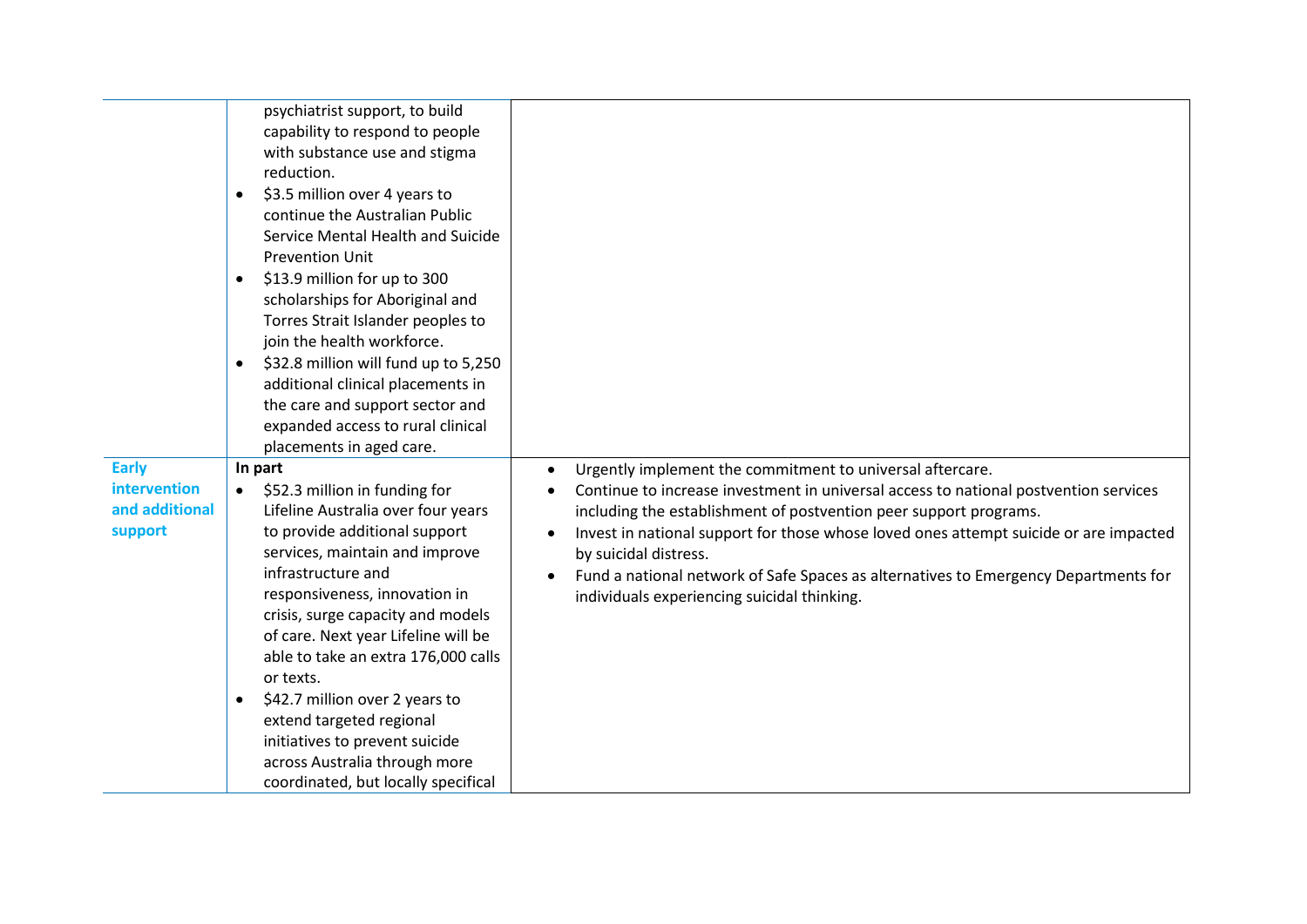|                                                   | efforts at the regional level<br>including \$30.2 million to deploy<br>regional and community-based<br>suicide prevention systems all<br>PHNS and a \$10.4 million<br>investment in a Suicide<br><b>Prevention Regional Response</b><br>Leader to coordinate early<br>intervention and suicide<br>prevention activities in all PHNs.<br>Commitments to aftercare and<br>$\bullet$<br>postvention confirmed in National<br>Agreement.                                                                                                                                                                                                                                                               |                                                                                                                                                                                                                                                                                                                    |
|---------------------------------------------------|----------------------------------------------------------------------------------------------------------------------------------------------------------------------------------------------------------------------------------------------------------------------------------------------------------------------------------------------------------------------------------------------------------------------------------------------------------------------------------------------------------------------------------------------------------------------------------------------------------------------------------------------------------------------------------------------------|--------------------------------------------------------------------------------------------------------------------------------------------------------------------------------------------------------------------------------------------------------------------------------------------------------------------|
| <b>Vulnerable</b><br>population<br>groups - youth | In part<br>\$206.5 million invested to expand<br>the Early Psychosis Youth Services<br>and continue to invest in Youth<br><b>Enhanced Services to support</b><br>young people experiencing severe<br>and complex mental illness.<br>\$3.3 million to fund the delivery of<br>$\bullet$<br>best practice early intervention<br>and prevention mentoring<br>programs for 'at risk' Year 8<br>students.<br>\$14.8 million over 5 years to<br>continue a range of headspace<br>programs including schools suicide<br>prevention activities.<br>\$9.7 million over 3 years for<br>$\bullet$<br>nationally consistent mechanisms<br>to better manage mental health<br>and wellbeing concerns in schools. | Prioritise investment in youth-specific early intervention strategies, including suicide<br>prevention training for those who work directly with young people and in 'connector<br>roles'.<br>Invest in ensuring that support services are equipped to respond to the needs of young<br>people in suicidal crisis. |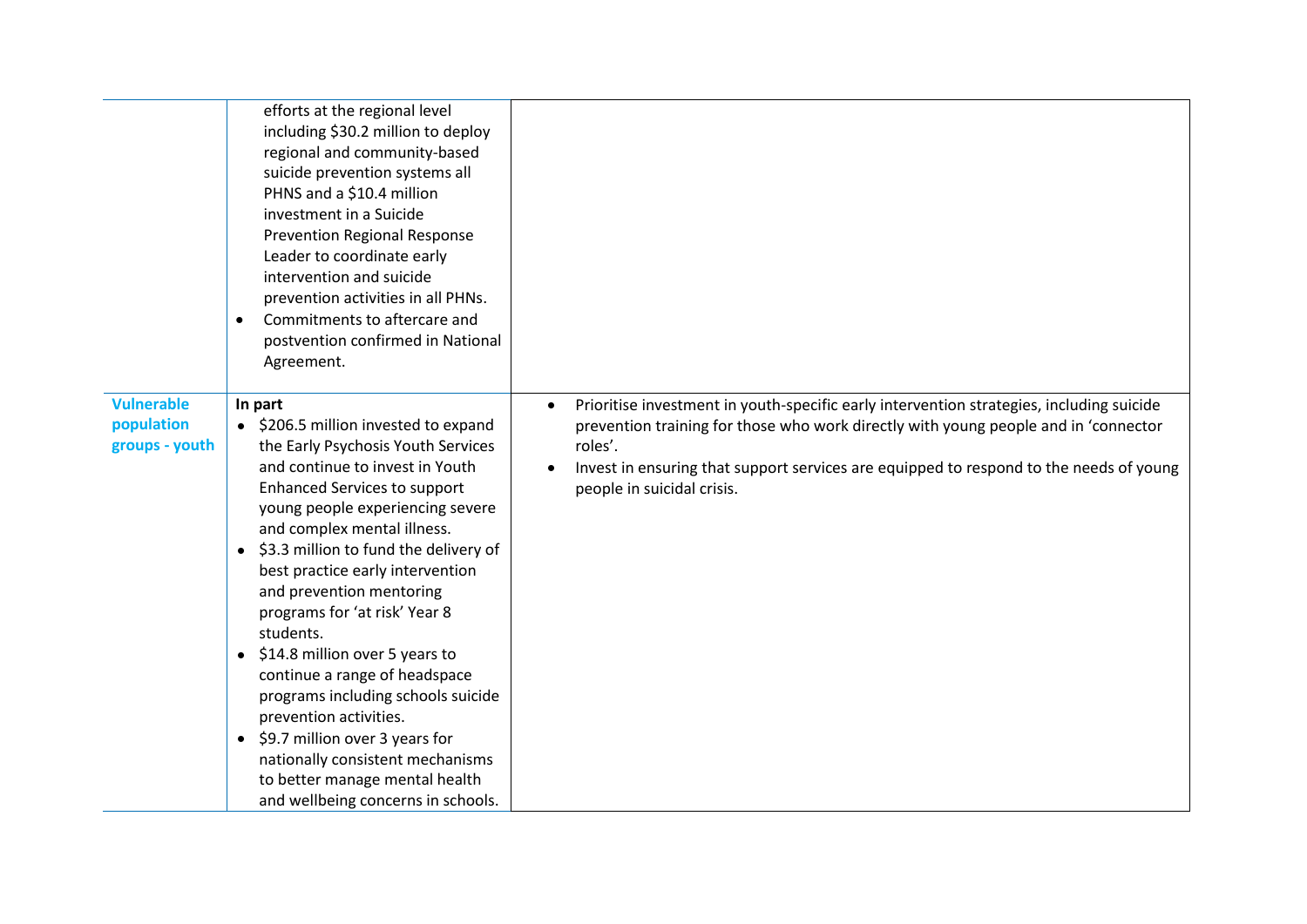|                                                                                                                    | Includes a national measure of<br>student wellbeing, national<br>guidelines for the accreditation of<br>mental health and wellbeing<br>programs and trauma informed<br>professional development support<br>for teachers.<br>\$1.8 million over 2 years to<br>$\bullet$<br>continue developing the Raising<br>Healthy Minds app to assist<br>Australian parents and carers in<br>identifying signs of social or<br>emotional problems in children.                                                                                                                                                                                             |                                                                                                                                                                                                                                                                                                                                                                                                                                                                                                                                                                                                                                                                                                                                                                                                                                                                                                                                                                                                                                        |
|--------------------------------------------------------------------------------------------------------------------|-----------------------------------------------------------------------------------------------------------------------------------------------------------------------------------------------------------------------------------------------------------------------------------------------------------------------------------------------------------------------------------------------------------------------------------------------------------------------------------------------------------------------------------------------------------------------------------------------------------------------------------------------|----------------------------------------------------------------------------------------------------------------------------------------------------------------------------------------------------------------------------------------------------------------------------------------------------------------------------------------------------------------------------------------------------------------------------------------------------------------------------------------------------------------------------------------------------------------------------------------------------------------------------------------------------------------------------------------------------------------------------------------------------------------------------------------------------------------------------------------------------------------------------------------------------------------------------------------------------------------------------------------------------------------------------------------|
| <b>Vulnerable</b><br>population<br>$groups -$<br><b>Aboriginal and</b><br><b>Torres Strait</b><br><b>Islanders</b> | In part<br>$\bullet$ \$8.5 million over 3 years to extend<br>culturally appropriate programs in<br>16 communities across the<br>Northern Territory through the Red<br>Dust program, focusing on social<br>and emotional wellbeing.<br>\$183.7 million over 3 years to<br>support a range of activities which<br>aim to improve economic, social<br>and health outcomes for Indigenous<br>Australians in the Northern<br>Territory, particularly those living in<br>remote communities. This includes<br>\$173.2 million over 2 years from<br>2022-23 to extend critical services<br>offered under the National<br>Partnership on the Northern | Utilise an equity and needs-based approach to fund targeted, specialist programs and<br>$\bullet$<br>services tailored to remote and regional Aboriginal and Torres Strait Islander<br>communities.<br>Fund Aboriginal Community Controlled Health Organisations to provide the Aboriginal<br>$\bullet$<br>community with suicide prevention, postvention and aftercare programs, as well as<br>funding for COVID mental health initiatives.<br>Allocate sufficient funding with an equity and needs-based approach so that all the<br>Federal government targets will be met under the recently signed 2020 Closing the Gap<br>agreement, recognise and promote the importance of Aboriginal and Torres Strait<br>Islander leadership by supporting implementation of the Gayaa Dhuwi (Proud Spirit)<br>Declaration.<br>Invest in youth suicide prevention by increasing mental health and wellbeing supports<br>$\bullet$<br>available for Aboriginal and Torres Strait Islander children who are in care of the<br>state/territory. |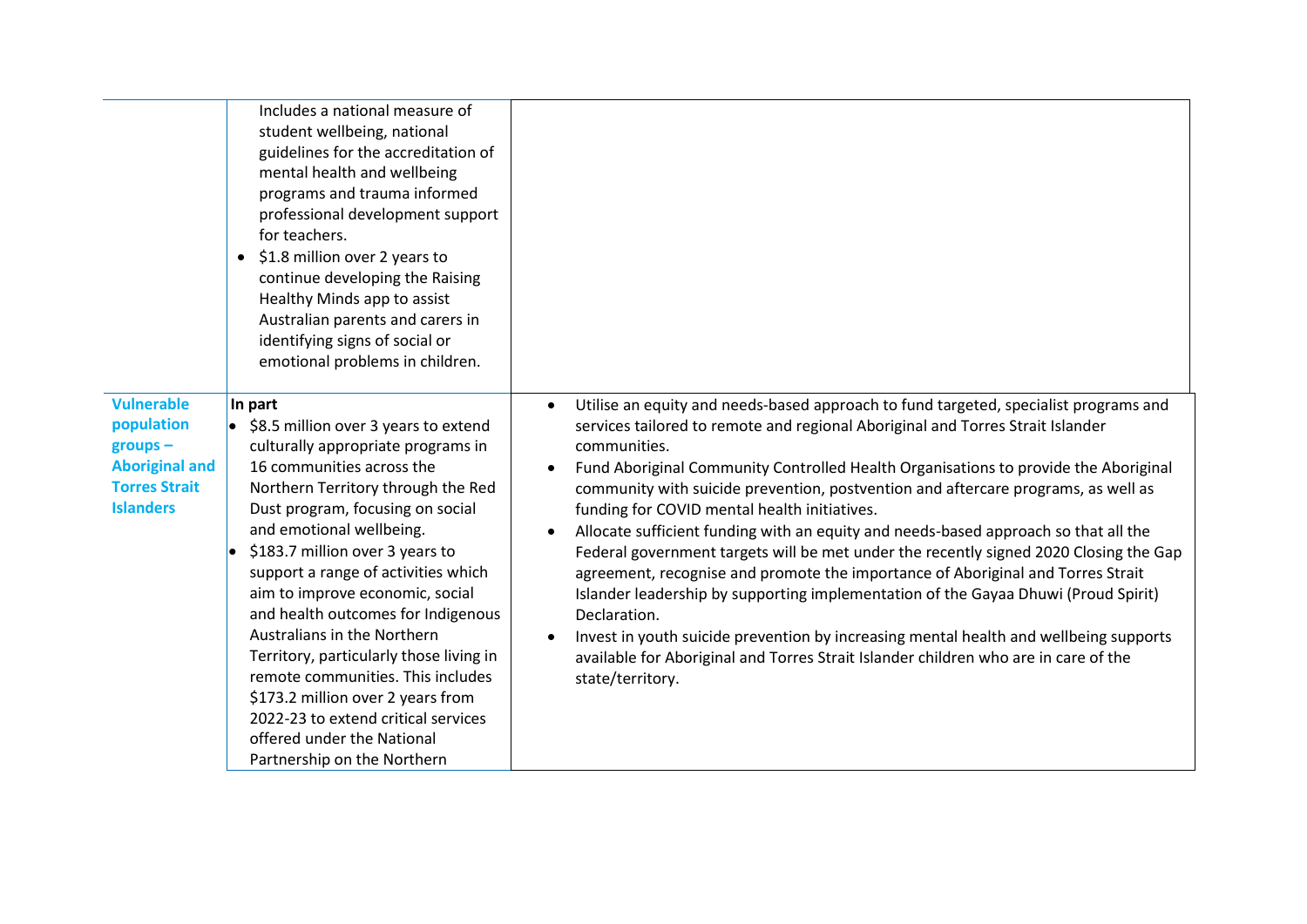|                                                | <b>Territory Remote Aboriginal</b><br>Investment.<br>\$8.6 million over 3 years to<br>establish the National Closing the<br>Gap Policy Partnership on Social and<br>Emotional Wellbeing to guide policy<br>and implementation of initiatives to<br>address social and emotional<br>wellbeing, mental health and<br>suicide prevention closing the gap<br>targets. |                                                                                                                                                                           |
|------------------------------------------------|-------------------------------------------------------------------------------------------------------------------------------------------------------------------------------------------------------------------------------------------------------------------------------------------------------------------------------------------------------------------|---------------------------------------------------------------------------------------------------------------------------------------------------------------------------|
| <b>Vulnerable</b><br>population                | <b>Not addressed</b>                                                                                                                                                                                                                                                                                                                                              | Fund the creation and implementation of a national male suicide prevention strategy.                                                                                      |
| groups – Men                                   | \$47.9 million from 2022-23 for an<br>$\bullet$<br>early intervention campaign                                                                                                                                                                                                                                                                                    | Provide mechanisms to give resources to effective proactively identifying and<br>$\bullet$<br>evaluating effective supports that could be enhanced by government funding. |
|                                                | aimed at boys and young men to                                                                                                                                                                                                                                                                                                                                    | Fund support providers to undertake collaboration and coordination activities.                                                                                            |
|                                                | prevent Domestic and Family                                                                                                                                                                                                                                                                                                                                       |                                                                                                                                                                           |
|                                                | Violence.                                                                                                                                                                                                                                                                                                                                                         |                                                                                                                                                                           |
| <b>Vulnerable</b>                              | In part                                                                                                                                                                                                                                                                                                                                                           | Government health systems should be augmented by funding a range of organisations                                                                                         |
| population                                     | 17.8 million over 2 years to<br>$\bullet$                                                                                                                                                                                                                                                                                                                         | within the CALD service delivery sector including those organisations that have links                                                                                     |
| $groups -$                                     | provide mental health support to<br>multicultural communities                                                                                                                                                                                                                                                                                                     | within specific CALD communities.                                                                                                                                         |
| <b>Culturally and</b><br><b>Linguistically</b> | including for survivors of torture                                                                                                                                                                                                                                                                                                                                |                                                                                                                                                                           |
| <b>Diverse</b>                                 | and trauma and to provide access                                                                                                                                                                                                                                                                                                                                  |                                                                                                                                                                           |
|                                                | to translating and interpreting                                                                                                                                                                                                                                                                                                                                   |                                                                                                                                                                           |
|                                                | services for people accessing                                                                                                                                                                                                                                                                                                                                     |                                                                                                                                                                           |
|                                                | mental health services.                                                                                                                                                                                                                                                                                                                                           |                                                                                                                                                                           |
| <b>Vulnerable</b>                              | <b>Not addressed</b>                                                                                                                                                                                                                                                                                                                                              | Establish national architecture to coordinate LGBTQI health through the appointment of                                                                                    |
| population                                     |                                                                                                                                                                                                                                                                                                                                                                   | a Senior Staff within the health portfolio.                                                                                                                               |
| $groups -$<br>LGBTQI+                          |                                                                                                                                                                                                                                                                                                                                                                   | Establish a national LGBTQI lived experience network.                                                                                                                     |
|                                                |                                                                                                                                                                                                                                                                                                                                                                   | Greater investment in general and specialist community-controlled to develop tailored<br>mental health and suicide prevention initiatives, services and programs to build |
|                                                |                                                                                                                                                                                                                                                                                                                                                                   | community capacity and resilience.                                                                                                                                        |
|                                                |                                                                                                                                                                                                                                                                                                                                                                   |                                                                                                                                                                           |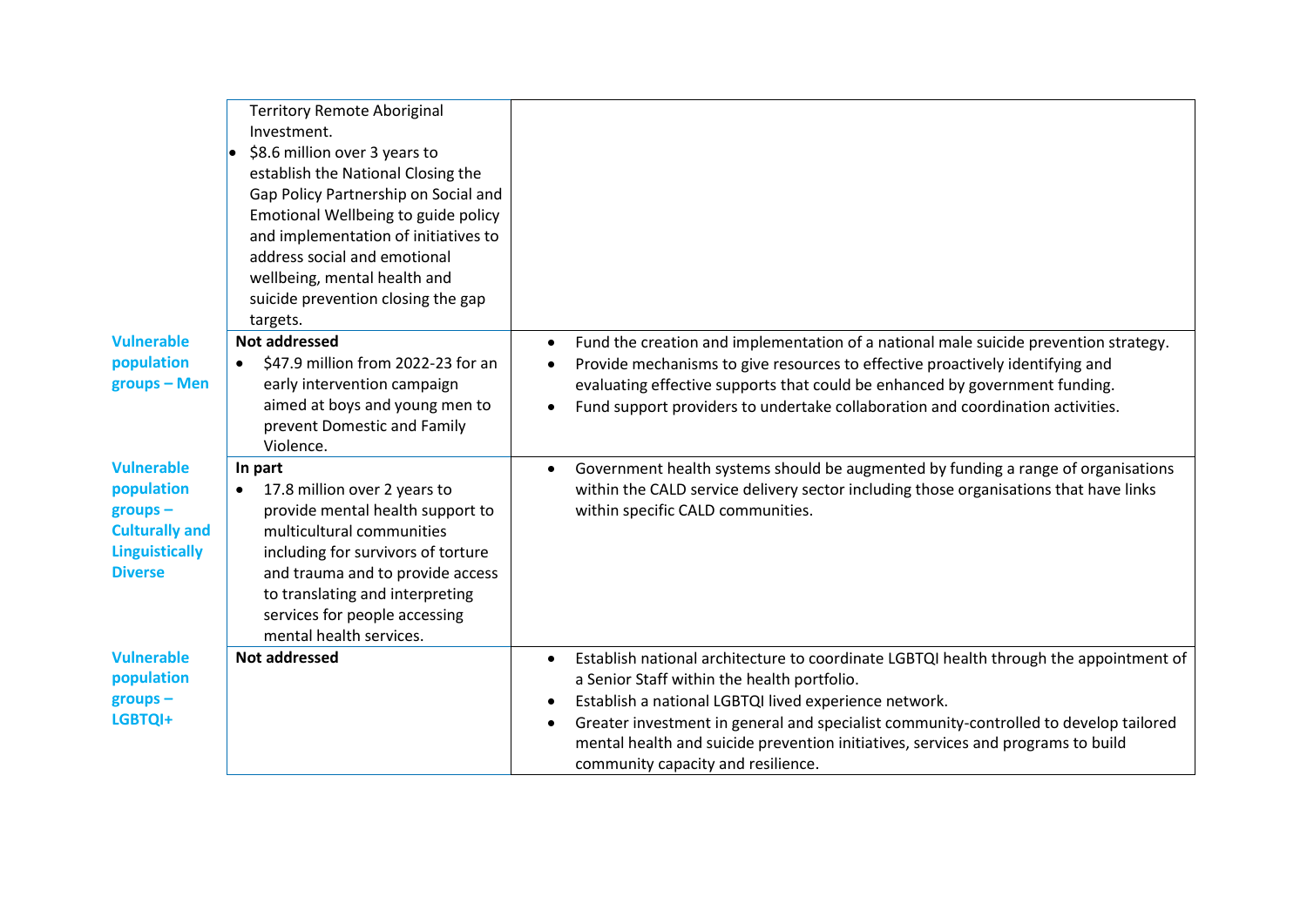|                                                                                                                                                                                                                                                                                                                                                                                                                             | Improve data collection by coroners to inform policy, service program and<br>$\bullet$<br>development, and by counting LGBTQI people in the Census. Data on LGBTQI deaths by<br>suicide should be reported on by a Senior Staff within the health portfolio.<br>Fund a Principal Policy Analyst within the ABS to incorporate the Standard for Sex,<br>$\bullet$<br>Gender, Variations of Sex Characteristics and Sexual Orientation Variables across data<br>collection.<br>Fund investment for national research projects undertaken in LGBTQI suicide<br>$\bullet$<br>prevention and mental health. Specifically:<br>Allocate \$600,000 over 3 years to La Trobe University to continue iterations of<br>$\circ$<br>key research projects Writing Themselves In and Private Lives that provide<br>critical data on LGBTI health.<br>Undertake an evaluation evidence check into LGBTQI suicide prevention<br>$\circ$<br>programs in Australia.<br>Greater investment in the education and training of LGBTQI community control,<br>mainstream healthcare and social services to build a workforce able to respond and<br>meet the needs of LGBTIQ+ communities and other priority populations. |
|-----------------------------------------------------------------------------------------------------------------------------------------------------------------------------------------------------------------------------------------------------------------------------------------------------------------------------------------------------------------------------------------------------------------------------|---------------------------------------------------------------------------------------------------------------------------------------------------------------------------------------------------------------------------------------------------------------------------------------------------------------------------------------------------------------------------------------------------------------------------------------------------------------------------------------------------------------------------------------------------------------------------------------------------------------------------------------------------------------------------------------------------------------------------------------------------------------------------------------------------------------------------------------------------------------------------------------------------------------------------------------------------------------------------------------------------------------------------------------------------------------------------------------------------------------------------------------------------------------------------------------------------|
| In Part<br>\$250 cost of living payment<br>$\bullet$<br>for eligible Veterans' Affairs<br>payment recipients and<br>Veteran Gold card holders<br>\$165.0 million for wellbeing<br>$\bullet$<br>grants and services, including:<br>\$13.7 million over 3<br>$\circ$<br>years from 2022-23 to<br>the Australian<br>Kookaburra Kids<br>Foundation to<br>support children of<br>current and former<br><b>Australian Defence</b> | Continue funding the Joint Transition Authority to complete its implementation phase,<br>$\bullet$<br>identifying how transition services can be better connected and improved.<br>Increase the numbers of ADF Transition Coaches to ensure sufficient numbers to fully assist<br>$\bullet$<br>all transitioning ADF personnel.<br>Ensure equity of funding for psychologists and psychiatrists with veteran clients.<br>$\bullet$                                                                                                                                                                                                                                                                                                                                                                                                                                                                                                                                                                                                                                                                                                                                                                |
|                                                                                                                                                                                                                                                                                                                                                                                                                             | Force members who                                                                                                                                                                                                                                                                                                                                                                                                                                                                                                                                                                                                                                                                                                                                                                                                                                                                                                                                                                                                                                                                                                                                                                                 |

 $\overline{\phantom{a}}$ ÷,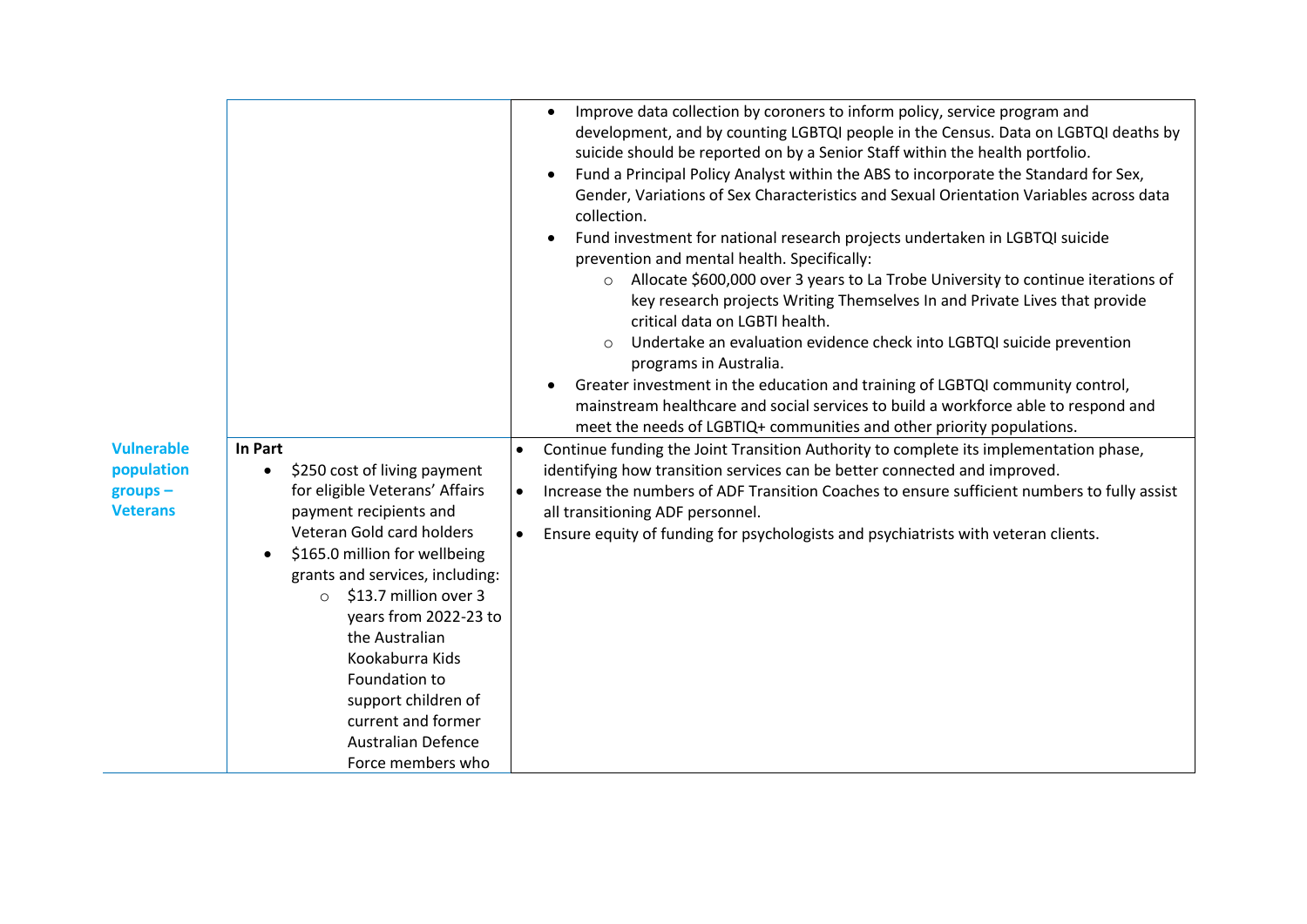| have been affected by                    |  |
|------------------------------------------|--|
| mental illness                           |  |
| \$2.5 million over 2<br>$\circ$          |  |
| years from 2021-22 to                    |  |
| the Tasmanian                            |  |
| Veteran Wellbeing                        |  |
| Centre to boost                          |  |
| veterans' access to                      |  |
| local services                           |  |
| \$2.1 million over 3<br>$\circ$          |  |
| years from 2022-23                       |  |
| for financial                            |  |
| counselling services                     |  |
| \$70.5 million to increase the           |  |
| sustainability of Veteran                |  |
| Home Care Services by                    |  |
| increasing the base rate fees            |  |
| paid to Veteran Home Care                |  |
| providers for delivering                 |  |
| domestic assistance and                  |  |
| personal care services to                |  |
| veterans.                                |  |
| The Government will provide<br>$\bullet$ |  |
| \$22.8 million over 2 years              |  |
| from 2022-23 for the                     |  |
| Department of Veterans'                  |  |
| Affairs to further boost its             |  |
| processing of claims for                 |  |
| rehabilitation, compensation             |  |
| and income support                       |  |
| submitted by veterans and                |  |
| their dependants. (Note                  |  |
| Government has said it will              |  |
| increase this to \$96 million).          |  |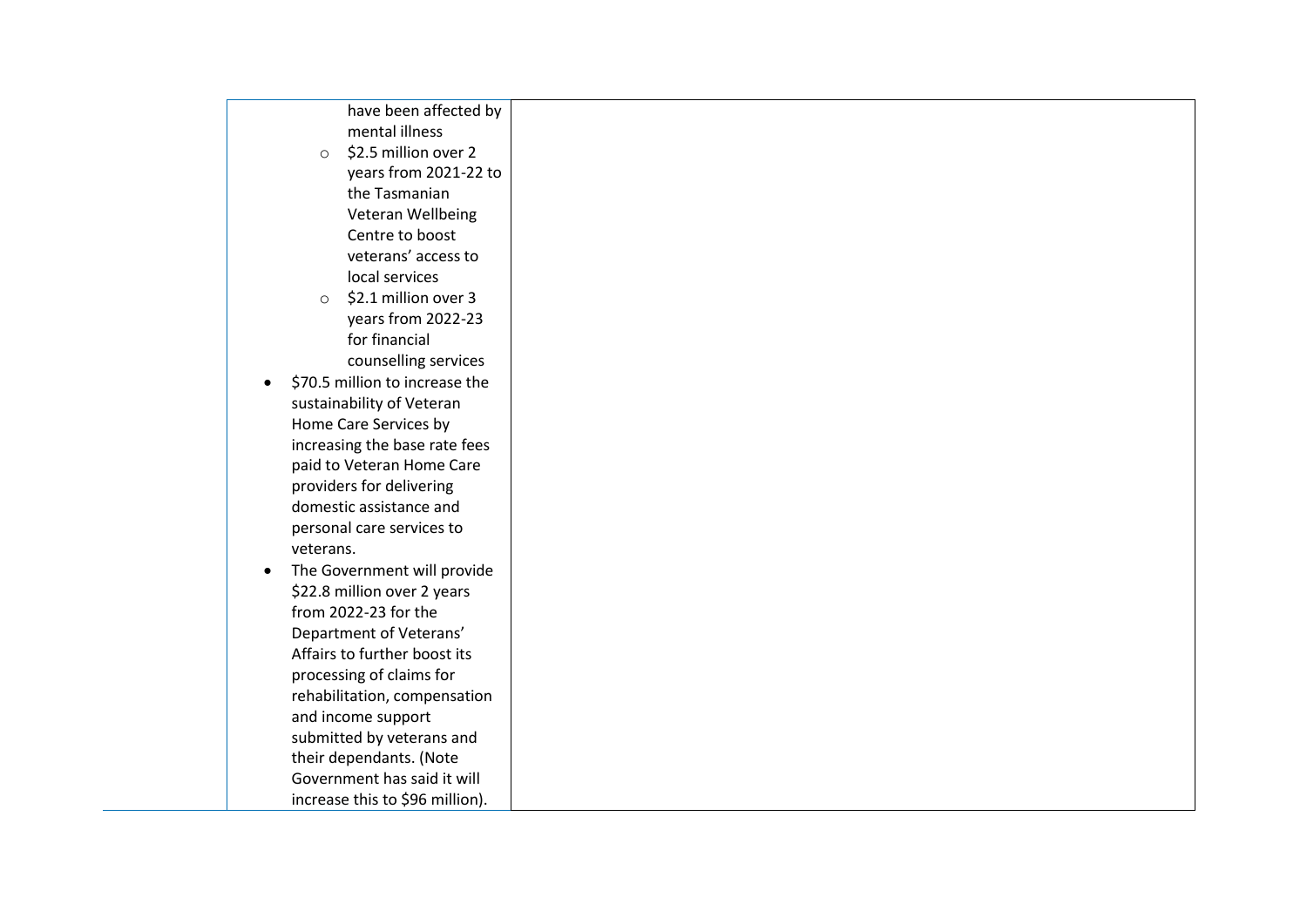| <b>Strengthening</b> | In part                                                                    | Maximum rates of JobSeeker, Youth Allowance and related payments ('Allowance<br>$\bullet$             |
|----------------------|----------------------------------------------------------------------------|-------------------------------------------------------------------------------------------------------|
| protective           | Addressing pressures on cost of                                            | Payments') for all single people, including single parents, should be raised by an absolute           |
| factors-             | living through a temporary and                                             | minimum of at least \$69 per week with indexation.                                                    |
| welfare              | targeted cost of living package.                                           | Increase the base rate of JobSeeker payment to at least \$69 a day so everyone can cover<br>$\bullet$ |
| support              | This includes a \$420 cost of living                                       | the cost of basic living.                                                                             |
|                      | tax offset for low- and middle-                                            | Indexation of payments in line with wage movements at least twice per year.<br>$\bullet$              |
|                      | income earners, and a \$250 cost                                           | Increase Commonwealth Rent Assistance by 50%.<br>$\bullet$                                            |
|                      | of living payment for eligible                                             | Introduce a Single Parent Supplement that recognises the additional costs of single<br>$\bullet$      |
|                      | Australian pensioners, welfare                                             | parenthood.                                                                                           |
|                      | recipients, veterans and                                                   | Establishment of a Social Security Commission to advise the Parliament on the ongoing<br>$\bullet$    |
|                      | concession card holders. Halving                                           | adequacy of income support payments.                                                                  |
|                      | petrol and diesel excise and excise                                        |                                                                                                       |
|                      | equivalent customs duty for 6                                              |                                                                                                       |
|                      | months will also provide relief                                            |                                                                                                       |
|                      | from higher fuel prices.                                                   |                                                                                                       |
|                      | \$346.1 million over 5 years from                                          |                                                                                                       |
|                      | 2021-22 to improve economic                                                |                                                                                                       |
|                      | security for women by enhancing                                            |                                                                                                       |
|                      | the Paid Parental Leave scheme                                             |                                                                                                       |
|                      | by rolling Dad and Partner Pay                                             |                                                                                                       |
|                      | into Parental Leave Pay to create                                          |                                                                                                       |
|                      | a single scheme of up to 20                                                |                                                                                                       |
|                      | weeks, fully flexible and shareable                                        |                                                                                                       |
|                      | for eligible working parents as<br>they see fit.                           |                                                                                                       |
|                      |                                                                            |                                                                                                       |
|                      | \$1.3b package to end violence<br>$\bullet$<br>against women and children. |                                                                                                       |
|                      | \$9.7 million for nationally<br>$\bullet$                                  |                                                                                                       |
|                      | consistent mechanisms to                                                   |                                                                                                       |
|                      | manage student mental health                                               |                                                                                                       |
|                      | and wellbeing including a national                                         |                                                                                                       |
|                      | measure, national guidelines for                                           |                                                                                                       |
|                      | accreditation and trauma-                                                  |                                                                                                       |
|                      |                                                                            |                                                                                                       |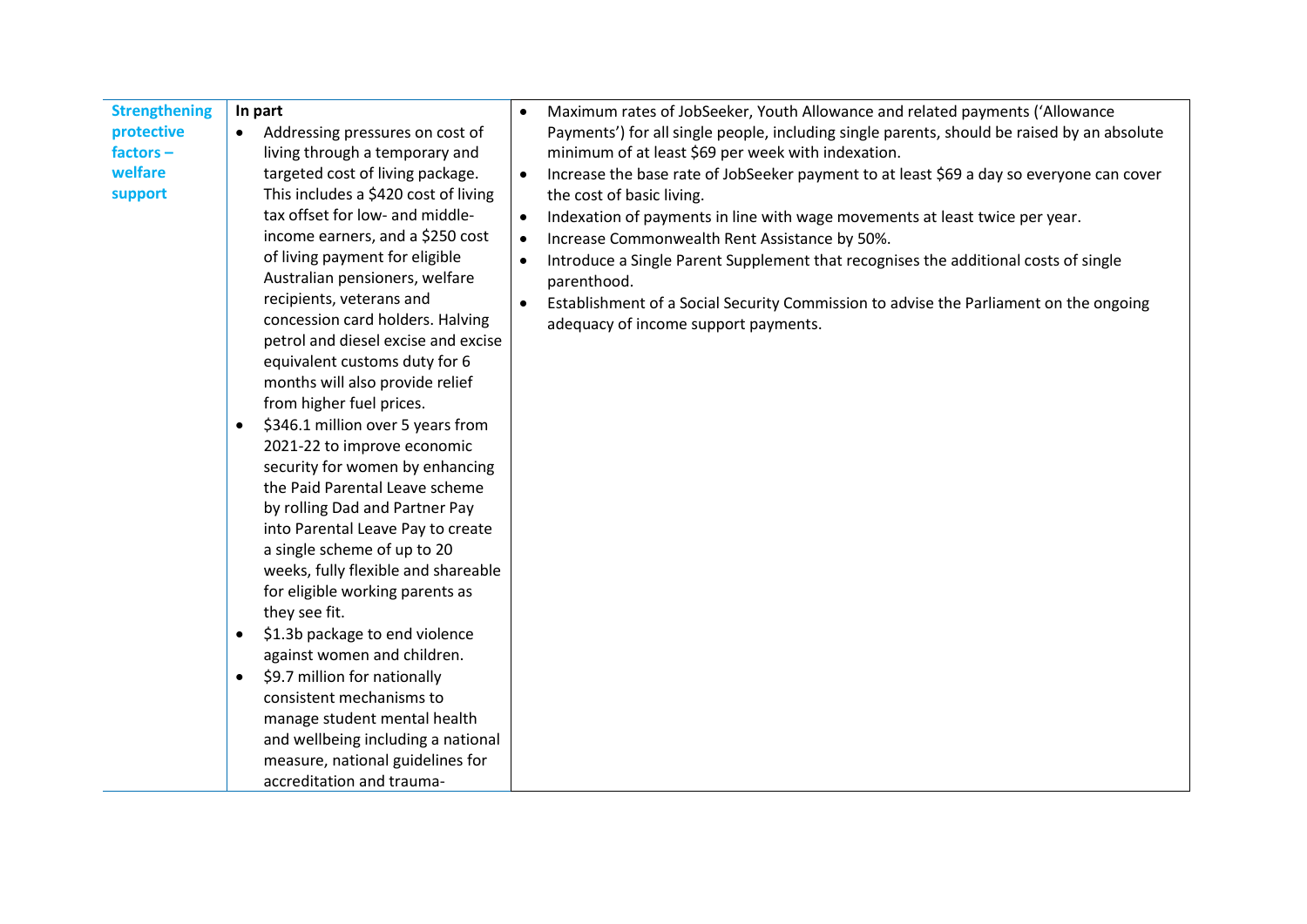| <b>Strengthening</b><br>protective<br>factors - social<br>isolation and<br><b>loneliness</b> | informed professional<br>development support for teachers<br>\$8.6 million over 4 years to<br>$\bullet$<br>increase the number of<br>guarantees under the Home<br>Guarantee Scheme for first home<br>buyers, families and a new<br>regional scheme<br>\$31.2 million in mental health<br>$\bullet$<br>initiatives to support Australians<br>impacted by the recent floods and<br>\$4 million to Black Dog Institute<br>to establish a new National<br>Mental Health Service for<br><b>Emergency Workers and</b><br>Volunteers<br>In part<br>\$45.1 million over 4 years to<br>expand the Strong and Resilient<br>Communities grant program to<br>support around 120 additional<br>local community-driven projects<br>to increase the social and<br>economic participation of<br>vulnerable and disadvantaged<br>people.<br>\$0.6 million over 2 years for a | Commonwealth Government to develop a national strategy to address loneliness and social<br>$\bullet$<br>isolation and allocate responsibility for implementation to a senior minister.<br>Commonwealth Government to plan and deliver a national survey on loneliness and social<br>$\bullet$<br>isolation to provide a national dataset to enable targeted prevention and intervention. |
|----------------------------------------------------------------------------------------------|-------------------------------------------------------------------------------------------------------------------------------------------------------------------------------------------------------------------------------------------------------------------------------------------------------------------------------------------------------------------------------------------------------------------------------------------------------------------------------------------------------------------------------------------------------------------------------------------------------------------------------------------------------------------------------------------------------------------------------------------------------------------------------------------------------------------------------------------------------------|------------------------------------------------------------------------------------------------------------------------------------------------------------------------------------------------------------------------------------------------------------------------------------------------------------------------------------------------------------------------------------------|
|                                                                                              | feasibility study on non-medical<br>prescribing in Australia                                                                                                                                                                                                                                                                                                                                                                                                                                                                                                                                                                                                                                                                                                                                                                                                |                                                                                                                                                                                                                                                                                                                                                                                          |
| <b>Strengthening</b><br>protective<br>factors-                                               | In part<br>\$10.0 million over 4 years to<br>support the mental health of<br>school-aged children in the                                                                                                                                                                                                                                                                                                                                                                                                                                                                                                                                                                                                                                                                                                                                                    | Fund implementation of tailored programs focused on improving children's mental health<br>$\bullet$<br>and wellbeing based on the key characteristics of successful place-based approaches.                                                                                                                                                                                              |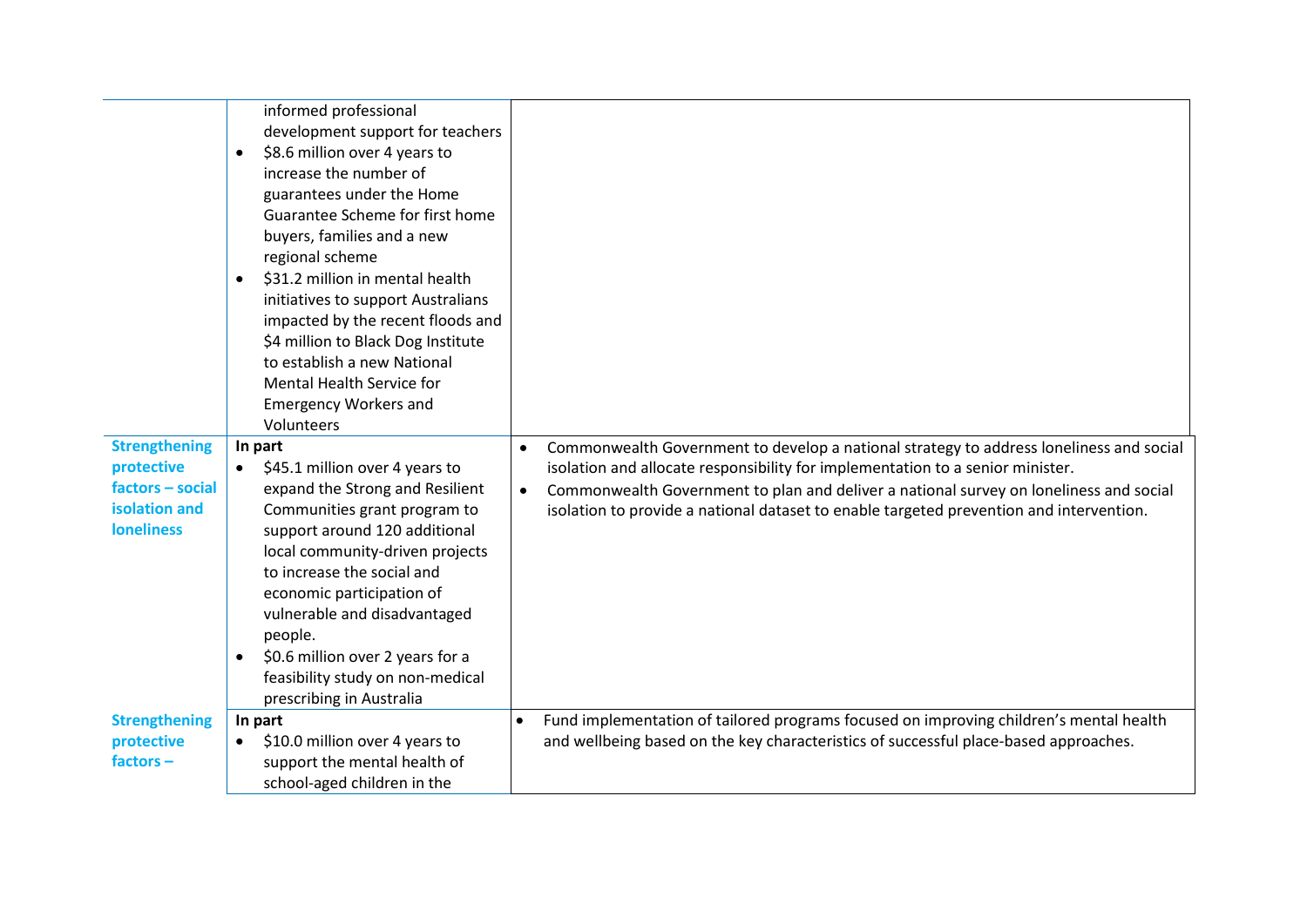| childhood            | Northern Rivers region affected                 |                                                                                                    |
|----------------------|-------------------------------------------------|----------------------------------------------------------------------------------------------------|
| trauma               | by the recent flood event through               |                                                                                                    |
|                      | the Resilient Kids program.                     |                                                                                                    |
|                      | \$30.0 million to build and<br>$\bullet$        |                                                                                                    |
|                      | maintain links between the                      |                                                                                                    |
|                      | National Framework for                          |                                                                                                    |
|                      | protecting Australia's Children                 |                                                                                                    |
|                      | and the National Plan to End                    |                                                                                                    |
|                      | Violence Against Women and                      |                                                                                                    |
|                      | Their Children.                                 |                                                                                                    |
|                      | \$41.6 million to further initiatives           |                                                                                                    |
|                      | to support early intervention,                  |                                                                                                    |
|                      | including a pilot program of                    |                                                                                                    |
|                      | trauma-informed services for                    |                                                                                                    |
|                      | mothers and children aged 6-12.                 |                                                                                                    |
| <b>Strengthening</b> | In Part                                         | Increase Commonwealth investment in housing affordability, social housing, and                     |
| protective           | <b>Increasing National Housing</b><br>$\bullet$ | homelessness services.                                                                             |
| factors $-$          | Finance and Investment                          |                                                                                                    |
| housing              | Corporation (NHFIC) liability cap               |                                                                                                    |
| insecurity           | by an additional \$2.0 billion, to              |                                                                                                    |
|                      | \$5.5 billion. This increase in                 |                                                                                                    |
|                      | NHFIC's lending capacity is                     |                                                                                                    |
|                      | expected to support around                      |                                                                                                    |
|                      | 10,000 more affordable dwellings                |                                                                                                    |
|                      | for vulnerable Australians.                     |                                                                                                    |
| <b>Strengthening</b> | In part                                         | Budget annually in discretionary funds to respond to need for suicide prevention including         |
| protective           | \$450.0 million in 2021-22 to<br>$\bullet$      | addressing the social determinants of health that heighten risk factors for suicide in the         |
| factors-             | Services Australia to respond                   | event of future disasters or economic crises, such as bushfires, floods, epidemics for             |
| disasters            | to emergencies including the                    | extended time periods after a disaster.                                                            |
|                      | delivery of the COVID                           | Planning is undertaken to support helplines and online services respond to increasing<br>$\bullet$ |
|                      | Pandemic Disaster Leave                         | demands when disasters strike. Additional budgeted discretionary funds should include              |
|                      | Payment as well as the                          | additional resources for helplines that can be activated as required.                              |
|                      | delivery of the Australian                      |                                                                                                    |
|                      |                                                 |                                                                                                    |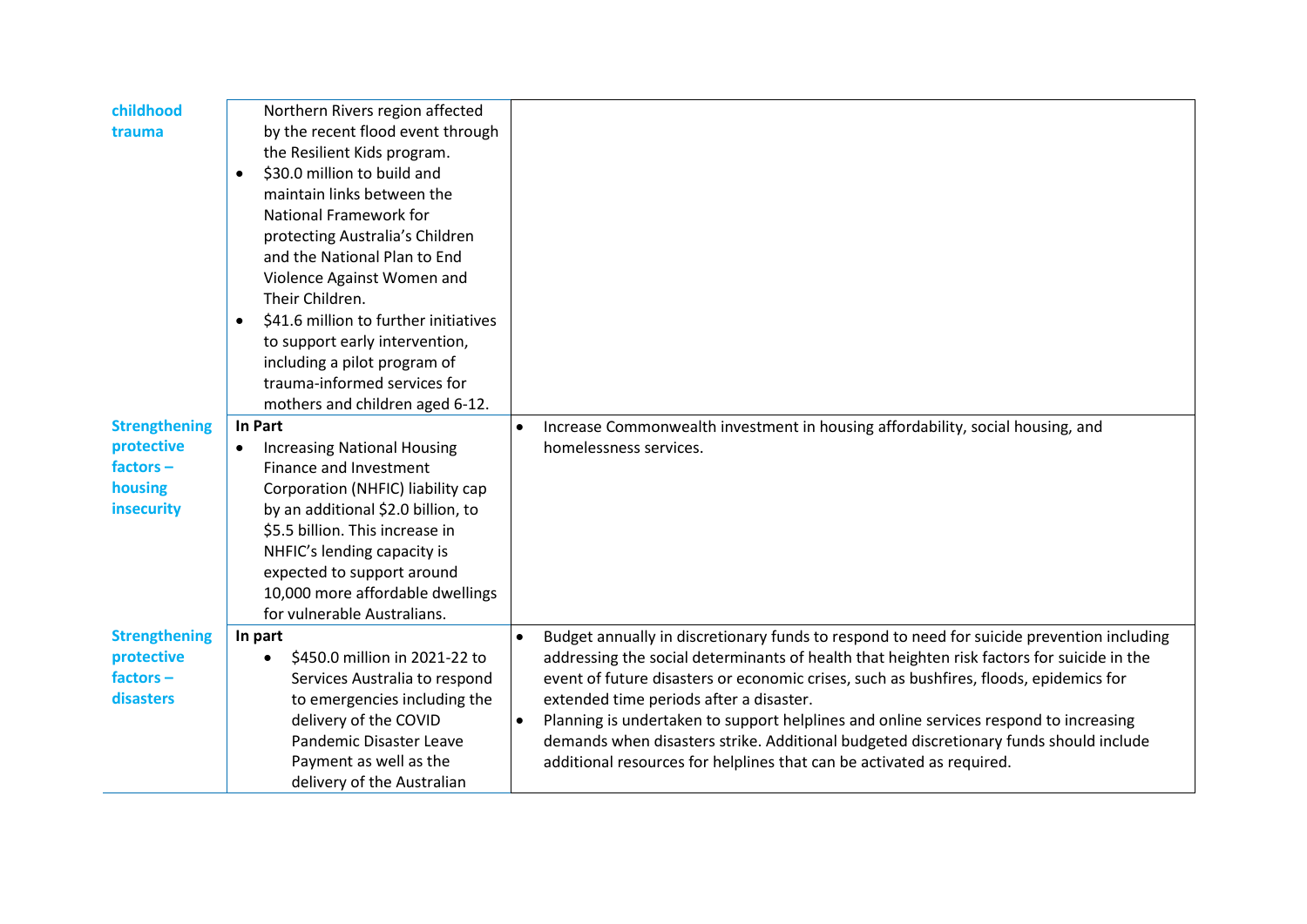| <b>Government Disaster</b>                   | Commonwealth to join with State and Territory Governments to fund research into<br>$\bullet$ |
|----------------------------------------------|----------------------------------------------------------------------------------------------|
| Recovery Payments made in                    | population groups to identify at-risk groups vulnerable to disasters to enable development   |
| response to the Queensland                   | of evidence-based targeted responses which are tailored to diverse demographic, gender,      |
| and New South Wales floods.                  | and cultural needs.                                                                          |
| \$31.2 million over 2 years<br>$\bullet$     |                                                                                              |
| from 2021-22 to meet the                     |                                                                                              |
| increased demand and                         |                                                                                              |
| support for the mental health                |                                                                                              |
| of residents in flood affected               |                                                                                              |
| areas through the recovery                   |                                                                                              |
| process.                                     |                                                                                              |
| \$1.7 million over 2 years from<br>$\bullet$ |                                                                                              |
| 2021-22 for the National                     |                                                                                              |
| Resource Sharing Centre to                   |                                                                                              |
| enhance disaster response                    |                                                                                              |
| coordination and facilitate                  |                                                                                              |
| shared resources between                     |                                                                                              |
| jurisdictions to prepare and                 |                                                                                              |
| respond to disasters of                      |                                                                                              |
| national significance.                       |                                                                                              |
| \$53.9 million in 2021-22 to<br>$\bullet$    |                                                                                              |
| extend COVID-19 Business                     |                                                                                              |
| <b>Support Payments and access</b>           |                                                                                              |
| to the Pandemic Leave                        |                                                                                              |
| Disaster Payment.                            |                                                                                              |
| \$2.2 billion to households for              |                                                                                              |
| income support, temporary                    |                                                                                              |
| accommodation and social                     |                                                                                              |
| services.                                    |                                                                                              |
| \$665.0 million to businesses                |                                                                                              |
| and farmers for repairs, new                 |                                                                                              |
| equipment and support                        |                                                                                              |
| services.                                    |                                                                                              |
|                                              |                                                                                              |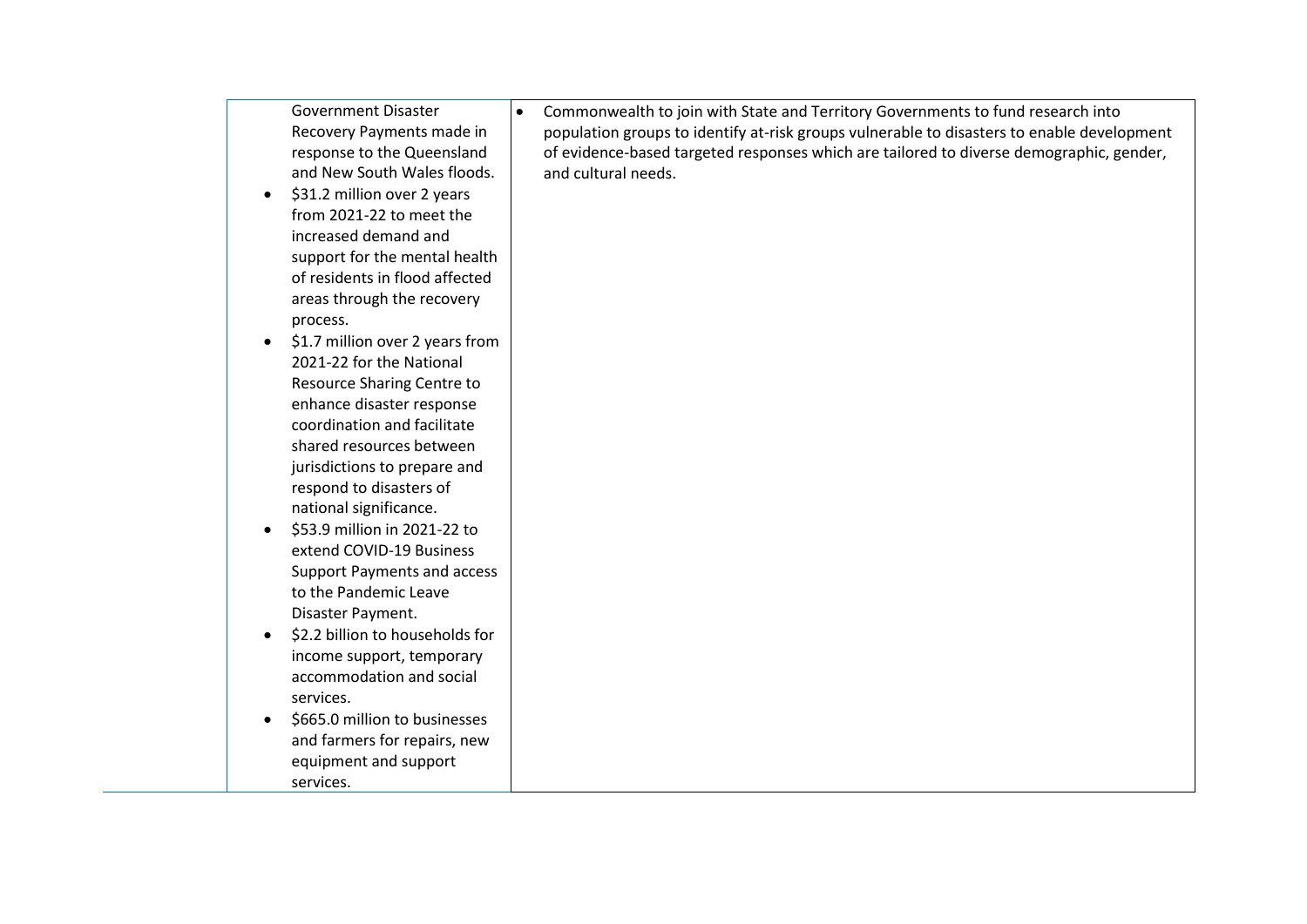| $\bullet$ | \$588.6 million for community    |
|-----------|----------------------------------|
|           | clean-up and recovery,           |
|           | including \$300 million from     |
|           | the Emergency Response           |
|           | Fund for recovery and post-      |
|           | disaster resilience initiatives. |
| $\bullet$ | \$116.4 million for the Black    |
|           | Summer Bushfire Recovery         |
|           | Grant program                    |
| $\bullet$ | \$10.0 million to establish a    |
|           | panel of suppliers to enable     |
|           | rapid procurement of disaster    |
|           | resources for disaster-          |
|           | affected communities; and a      |
|           | review of the jointly funded     |
|           | Commonwealth-State               |
|           | <b>Disaster Recovery Funding</b> |
|           | Arrangements.                    |
|           | Cyclone and related flood        |
|           | damage reinsurance pool          |
|           | from 1 July 2022, backed by a    |
|           | \$10 billion Government          |
|           | guarantee.                       |
|           | \$52.3 million in funding over   |
|           | four years to Lifeline in        |
|           | recognition of increased         |
|           | service demand.                  |
| $\bullet$ | \$1.1 billion over 2 years from  |
|           | 2022-23 to support the           |
|           | Government's emergency           |
|           | response to COVID-19.            |
|           |                                  |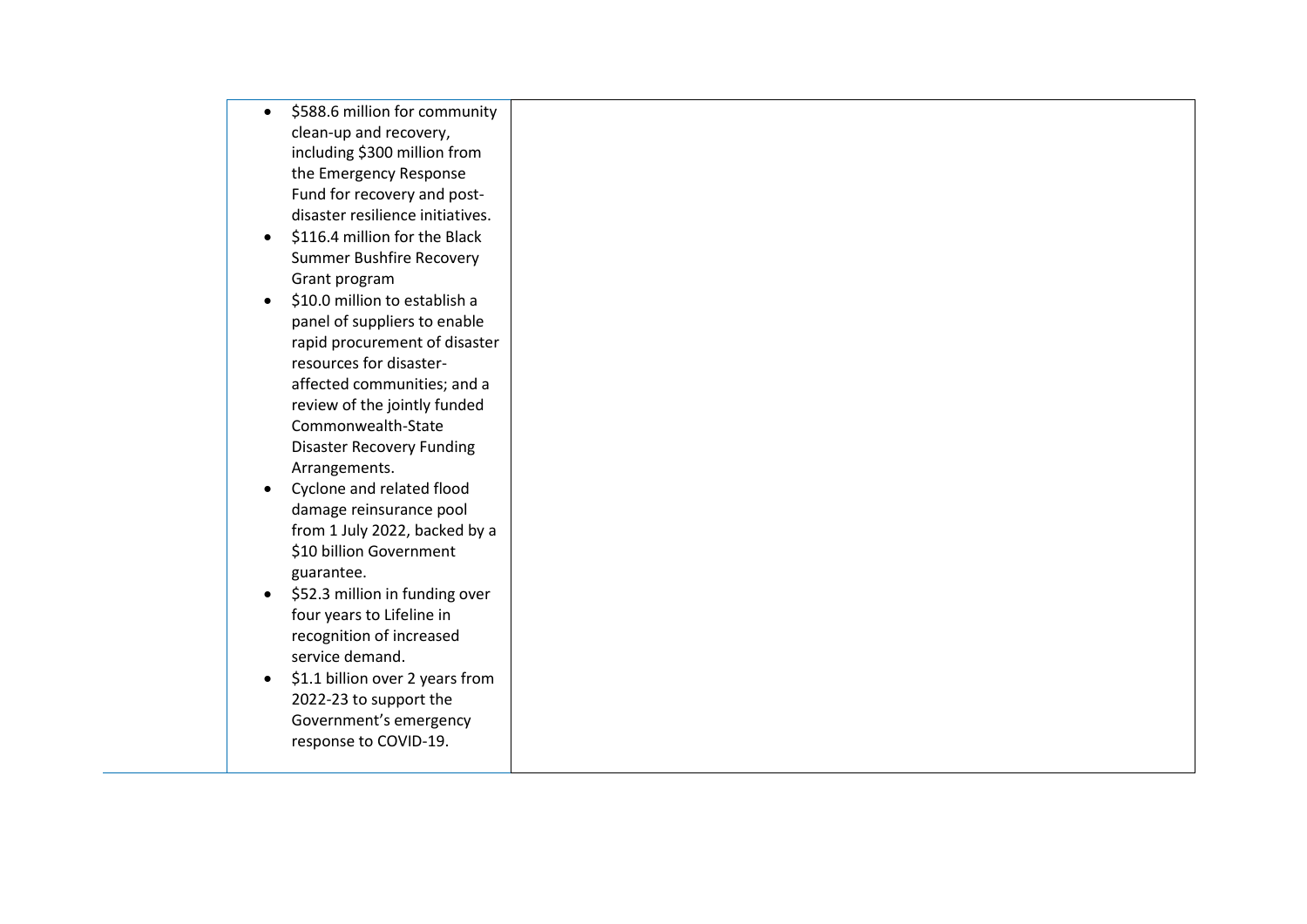# **Key suicide facts**

Over 65,000 Australians make a suicide attempt each year. 1

Over 3000 Australians die by suicide every year.<sup>2</sup>

Men make up 75% of deaths by suicide. $3$ 

Rates of deaths by suicide amongst Aboriginal and Torres Strait Islander peoples is double that of non-Aboriginal and Torres Strait Islander Australians.<sup>4</sup>

Research shows on average between 5 family members and 135 individuals may be exposed to suicide.<sup>5,6,7</sup>

In 2006 Japan implemented a whole-of-government approach to suicide which has since seen a progressive decline in its suicide rate over the past decade i.e., in 2019 recorded deaths by suicide were 15.3 per 100,000 compared to 24.9 per 100,000 people in 2009.<sup>8</sup>

Similarly, the Republic of Ireland has a whole-of-government approach to suicide prevention and has also seen a progressive decline in its suicide rate. Ireland reports the rate of suicide in 2018 was 7.2 per 100,000, compared with 11.8 per 100,000 in 2008.<sup>9</sup>

Lifeline reported a 40% increase in calls over the past 2 years as they supported Australians experiencing impacts of natural disasters and COVID-19.

<sup>1</sup> ABS. 2019. Causes of Death, Intentional self-harm deaths by sex, available at[: https://www.abs.gov.au/statistics/health/causes-death/causes-death](https://www.abs.gov.au/statistics/health/causes-death/causes-death-australia/2019#intentional-self-harm-suicides-key-characteristics)[australia/2019#intentional-self-harm-suicides-key-characteristics.](https://www.abs.gov.au/statistics/health/causes-death/causes-death-australia/2019#intentional-self-harm-suicides-key-characteristics)

<sup>&</sup>lt;sup>2</sup> ABS. 2019. Causes of Death, Intentional self-harm deaths by sex, available at[: https://www.abs.gov.au/statistics/health/causes-death/causes-death](https://www.abs.gov.au/statistics/health/causes-death/causes-death-australia/2019#intentional-self-harm-suicides-key-characteristics)[australia/2019#intentional-self-harm-suicides-key-characteristics.](https://www.abs.gov.au/statistics/health/causes-death/causes-death-australia/2019#intentional-self-harm-suicides-key-characteristics)

<sup>&</sup>lt;sup>3</sup> ABS. 2019. Causes of Death, Intentional self-harm deaths by sex, available at[: https://www.abs.gov.au/statistics/health/causes-death/causes-death](https://www.abs.gov.au/statistics/health/causes-death/causes-death-australia/2019#intentional-self-harm-suicides-key-characteristics)[australia/2019#intentional-self-harm-suicides-key-characteristics.](https://www.abs.gov.au/statistics/health/causes-death/causes-death-australia/2019#intentional-self-harm-suicides-key-characteristics) 

<sup>4</sup> ABS. 2019. Causes of Death, Intentional self-harm deaths by sex, available at[: https://www.abs.gov.au/statistics/health/causes-death/causes-death](https://www.abs.gov.au/statistics/health/causes-death/causes-death-australia/2019#intentional-self-harm-suicides-key-characteristics)[australia/2019#intentional-self-harm-suicides-key-characteristics.](https://www.abs.gov.au/statistics/health/causes-death/causes-death-australia/2019#intentional-self-harm-suicides-key-characteristics)

<sup>5</sup> Andriessen, K., Krysinska, K., Kolves, K. & Reavley, N. (2019). Suicide postvention services: an Evidence Check rapid review brokered by the Sax Institute, *NSW Ministry of Health, Sax Institute.*

<sup>6</sup> National Suicide Prevention Taskforce. (2020). Interim Advice Report: Towards a national whole-of-government approach to suicide prevention in Australia*.* Canberra.

<sup>7</sup> Cerel, J., Brown, M.M, Maple, M., Singlton, M., Van De Venne, J., Moore, M. & Flaherty, C. (2019). How many people are exposed to suicide? Not six, *The American Association of Suicidology,* 49(2).

<sup>8</sup> The World Bank. (2021). Suicide mortality rate (per 100,000 population) – Japan, *World Health Organisation, Global Health Observatory Data Repository*, available at: [https://data.worldbank.org/indicator/SH.STA.SUIC.P5?locations=JP.](https://data.worldbank.org/indicator/SH.STA.SUIC.P5?locations=JP)

<sup>9</sup> National Office for Suicide Prevention. (2018). Annual Report 2018, available at: [https://www.hse.ie/eng/services/list/4/mental-health](https://www.hse.ie/eng/services/list/4/mental-health-services/nosp/about/annualreports/nosp-annual-report-2018.pdf)[services/nosp/about/annualreports/nosp-annual-report-2018.pdf.](https://www.hse.ie/eng/services/list/4/mental-health-services/nosp/about/annualreports/nosp-annual-report-2018.pdf)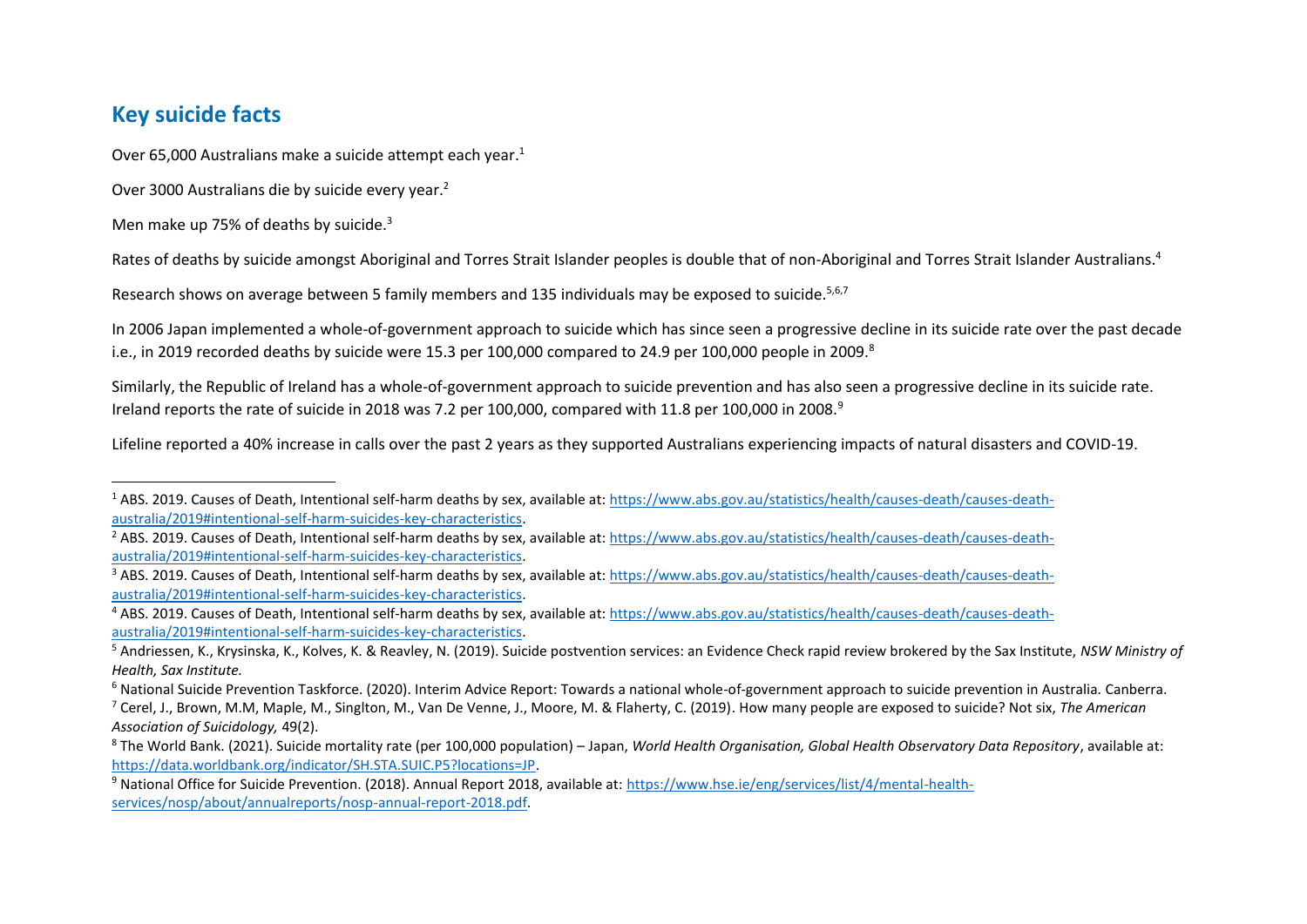# **Key messages from Suicide Prevention Australia Budget Submission**

*Suicide Prevention Act*

- The whole-of-government approach we advocate for has been proven effective in reducing suicide rates internationally, particularly in Japan where suicide rates have since consistently decreased over a ten-year period.
- Strong international evidence shows that a whole-of-government approach is essential to driving reform, coordinated action and a reduction in the suicide rate.
- An Act is necessary to ensure decision-makers across government are united in working to prevent suicides.
- Legislation can ensure clear shared and individual accountability and focus agencies on practical and measurable steps to reduce and prevent suicide.
- In November 2021, South Australia became the first Australian jurisdiction to pass a *Suicide Prevention Act.* Key elements: all state authorities required to have suicide prevention plans and report annually, legislated Suicide Prevention Council including lived experience, state suicide prevention plan, all state authorities to have regard for the State Suicide Prevention Plan.
- Our YouGov Poll in 2021 identified social isolation and loneliness, unemployment, and job security as the key factors driving distress over the next 12 months. Only by addressing the risk factors of suicide led by a whole-of-government, whole of community approach can we turn the trend towards zero suicides in Australia.
- We know the risks of suicide are often elevated 2-3 years after a disaster event. A whole-of-government approach to suicide prevention which is sustained by ongoing investments is critical in preventing deaths by suicide.

## *Lived Experience*

- People with lived experience should be integrated in all aspects of suicide prevention. Their leadership, knowledge and insights are uniquely placed to inform suicide prevention policy and practice.
- Individual experiences of suicide whether through experiencing ideation, attempts, caring for or bereaved loved ones are varied. Listening to these diverse voices and views are essential to ensuring policies and practice meet the needs of those at-risk or impacted by suicide.
- Suicide Prevention Australia strongly supports the recommendations of the Final Advice of the National Suicide Prevention Advisor to integrate lived experience in all aspects of suicide prevention.
- This should extend to integrating lived experience leadership, knowledge and insights into the design, delivery and evaluation of any 2022 Budget measures related to suicide prevention.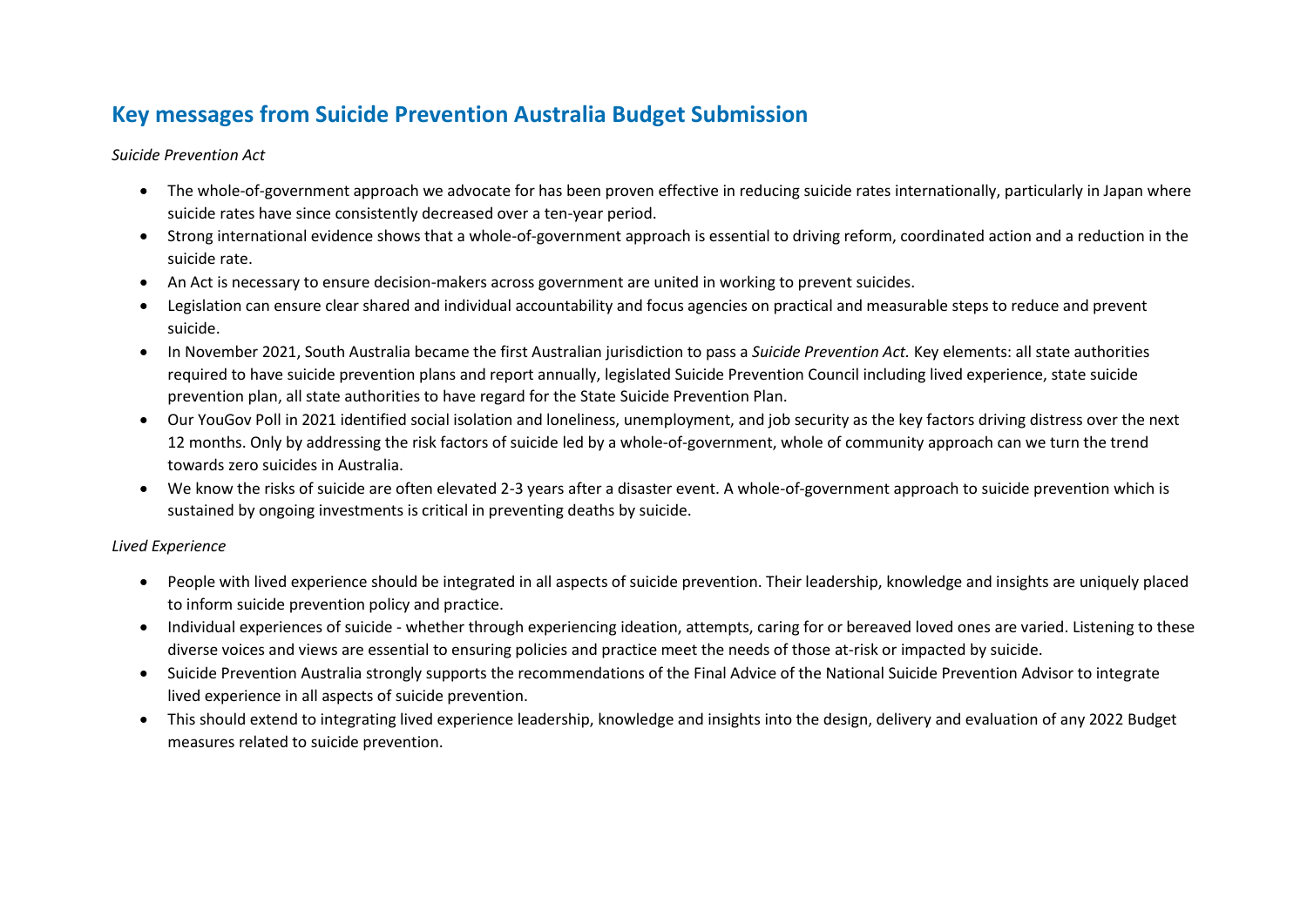## *Suicide Prevention Peer Workforce*

- Suicide prevention workers have unique lived experience including as survivors of suicide attempts, those bereaved by suicide or as carers.
- The employment of suicide prevention peer workers ensures unique lived experience insights, knowledge and understanding are embedded at the service level and can improve trust, support and outcomes for those accessing suicide prevention services.
- As outlined in the recently release[d National Lived Experience \(Peer\) Workforce Development Guidelines,](https://www.mentalhealthcommission.gov.au/Mental-health-Reform/Mental-Health-Peer-Work-Development-and-Promotion/Peer-Workforce-Development-Guidelines) the benefits of the lived experience workforce extend to people accessing services, families, social networks, organisations and the broader community.
- There are particular benefits in peer-led models for those that are hard-to-reach or most at-risk.
- We support the recommendations made in the National Suicide Prevention Advisor's Interim Report to build the lived experience and peer workforce to help break down stigma and provide person-centred supports.
- The increased adoption of peer-led models, including Safe Spaces/Safe Havens and peer-led industry programs are positive developments.

### *Data & Evidence*

- Access to accurate population-level data regarding suicidal behaviour, is crucial for targeted suicide prevention policy and program resourcing, development and implementation.
- Access to consistent and accurate data enables government and the suicide prevention sector to effectively identify, target and reach key at-risk populations in suicide prevention interventions.
- While 96% of the suicide prevention sector respondents to the 2021 State of the Nation survey agree their organisation needs access to reliable, accurate suicide prevention data, only 23% agree they have access to the data they need right now.
- The establishment of the Suicide and Self-Harm Monitoring System is a step forward, there remain major gaps in the availability of data relating to suicide attempts and other priority cohorts including Aboriginal and Torres Strait Islander, LGBTQI+ and culturally and linguistically diverse communities.
- As the suicide prevention sector grows, it's critical the capability to make use of increased data is supported.
- The funding would align with recent important progress made through the National Suicide and Self-Harm Monitoring System.

## *Workforce*

- As the sector grows and funding increases, there is a critical need to develop a Suicide Prevention Workforce Strategy.
- Alongside a fully-funded implementation plan, this would provide long-term vision and strategy for workforce and specific actions to ensure capability, skills, supply, retention and sustainability across the sector is integrated appropriately with other related sectors and strategies under development.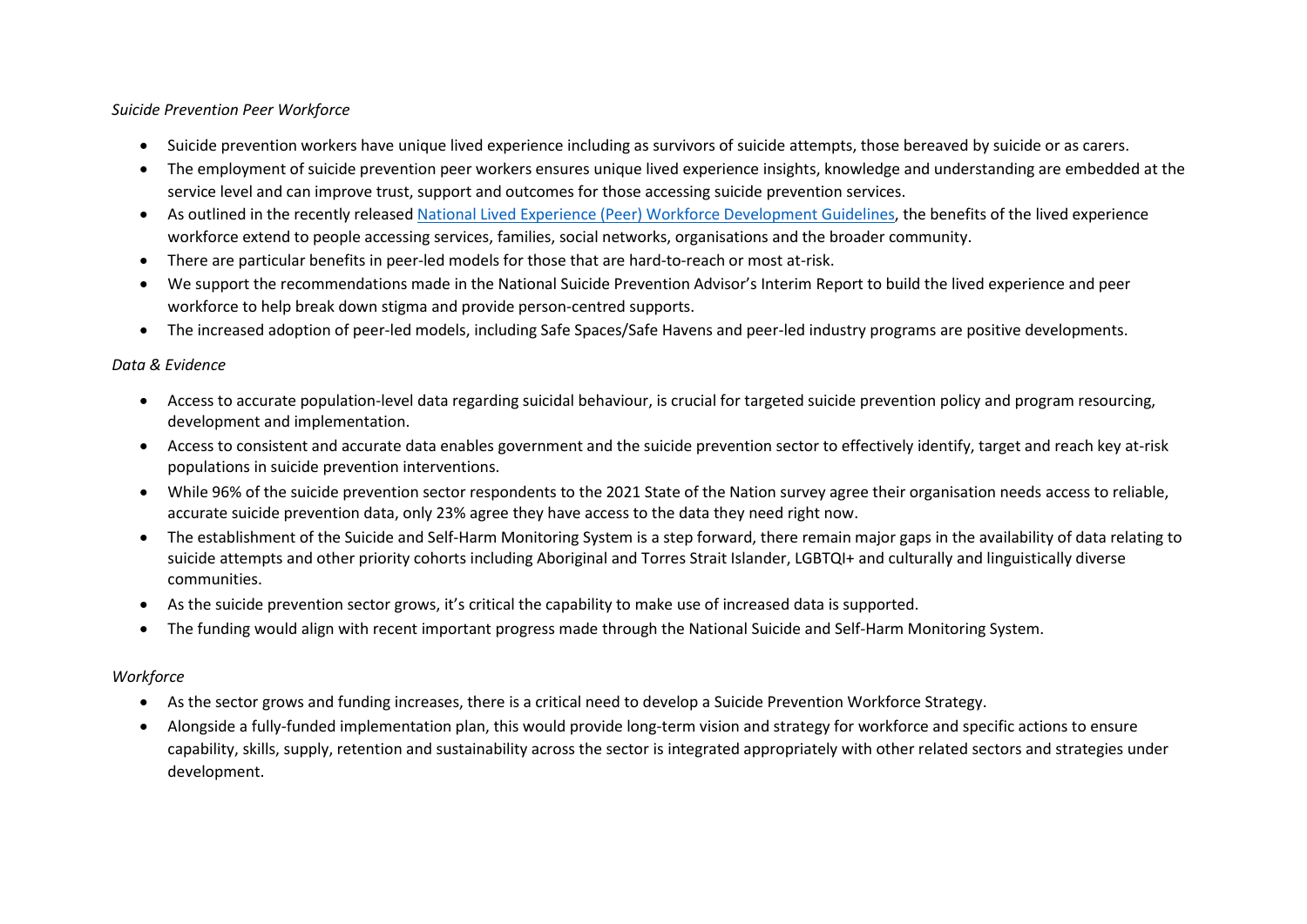#### *Quality*

- There is growing recognition of the need to ensure suicide prevention programs and services are delivered to minimum quality standards and have sustainability factored into their design.
- Communities need to have the assurance that Australia's suicide prevention programs provide a consistent, high quality and safe standard of care.
- Embedding accreditation and standards into commissioning of programs and services in suicide prevention supports safe, high-quality and effective programs and services.
- Suicide Prevention Australia partnered with people with lived experience of suicide, consumers, clinicians, service providers and accreditation experts to develop the Suicide Prevention Australia Standards for Quality Improvement, which were released in June 2020.
- The standards are designed to support the suicide prevention sector and provide assurance to consumers that the suicide prevention programs developed by an organisation are safe, high-quality and effective.
- Standby Support After Suicide is the first program to complete our suicide prevention accreditation program.
- We currently have over 100 programs and services working towards accreditation, including major organisations like Beyond Blue, Roses in the Ocean and LivingWorks. More information about the standards can be found here: [https://www.suicidepreventionaust.org/suicide-prevention](https://www.suicidepreventionaust.org/suicide-prevention-quality-improvement-program/)[quality-improvement-program/.](https://www.suicidepreventionaust.org/suicide-prevention-quality-improvement-program/)
- Accreditation standards should be embedded in commissioning processes for suicide prevention services in particular services commissioned by all levels of government.

### *Community*

- For suicide prevention to be effective, key people in the community from clinicians to frontline service workers and teachers should be actively engaged.
- With the appropriate evidence-based suicide prevention training, these connectors within communities are capable of having a conversation with a patient, customer, student or neighbour that could shift their mental health, wellbeing or suicide risk.
- As a sector, we must always be pushing for continuous improvement and looking for ways to raise the bar collaboratively. The result is improved access to services for people who are in distress.
- We want to ensure that every person who needs support can access a consistent, high-quality, and safe standard of care.
- As the national peak body for suicide prevention, we launched Australia's first national framework for suicide prevention in the workplace, called Suicide Prevention: A competency framework.
- Everyone has a role in suicide prevention. With people spending so much of their lives at work, this framework is an important building block to help employers recognise suicidal behaviour and respond appropriately.
- The framework was created in collaboration with experts in workplace suicide prevention and suicide prevention training and over 50 of our members were involved.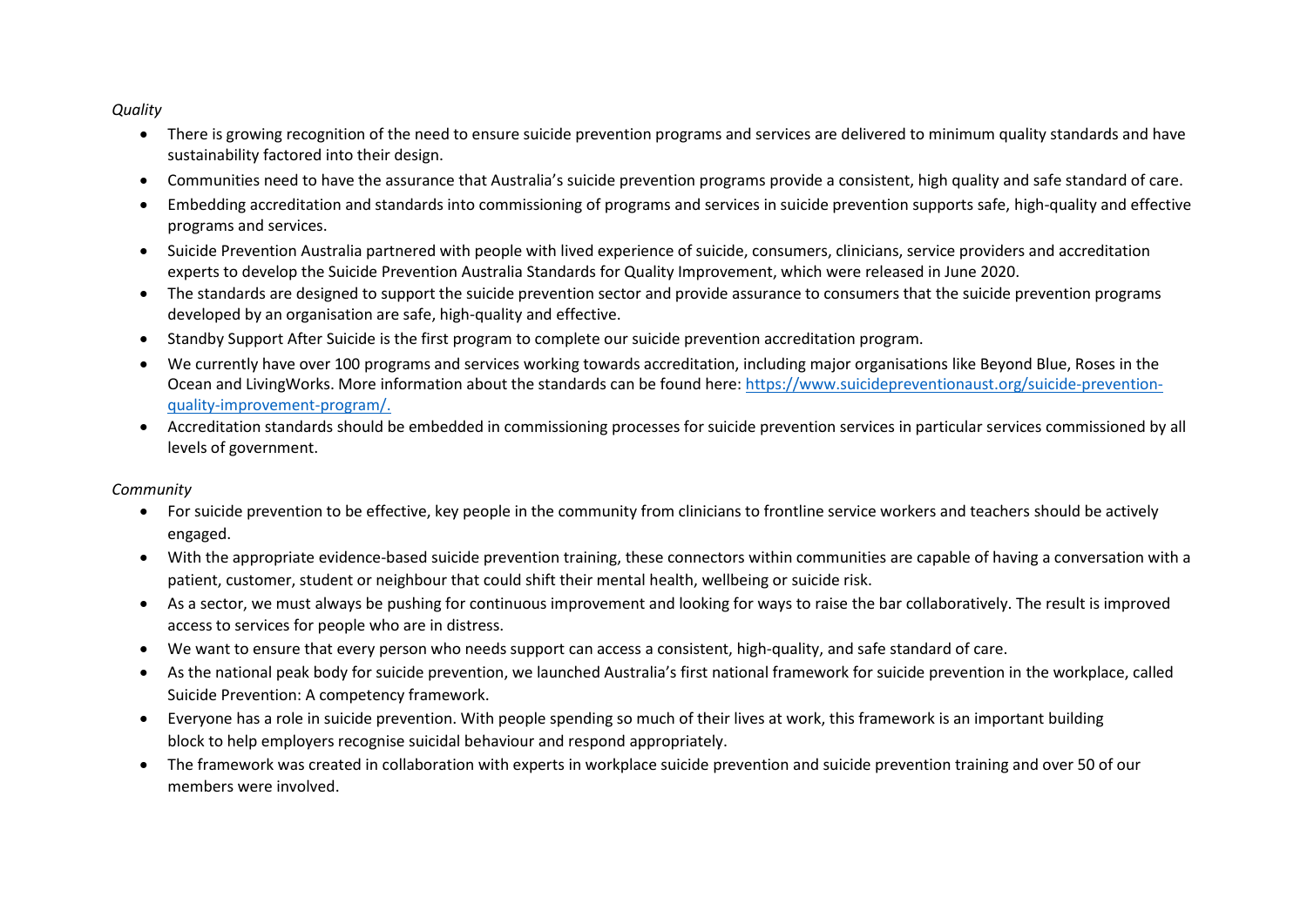• The framework is designed to provide organisations with the knowledge and education to respond appropriately to people experiencing suicidal thoughts and behaviours at work.

## *Aftercare*

- A suicide attempt is the strongest risk factor for subsequent suicide, and the risk for suicide after an attempt is significantly elevated compared to the general population.
- Between 15% and 25% of people who make a non-fatal attempt at suicide will make an additional suicide attempt, with the risk highest in the three-month period following a suicide attempt.
- The relative risk for suicide after attempted suicide is between 20 to 40 times higher than in the general population.
- The most common psychosocial risk factor for deaths referred to a coroner, including deaths by suicide between 2017-2020 was a 'personal history of self-harm'.
- However, around half of the people discharged from hospital following a non-fatal suicide attempt do not receive follow-up treatment.
- The Commonwealth Government announced \$158.6 million for universal aftercare services in the 2021 Budget, subject to State and Territory partnership in a new National Agreement on Mental Health and Suicide Prevention.
- To date, the National Agreement has been signed by New South Wales, South Australia, Queensland, the Northern Territory, Tasmania and Australian Capital Territory. Western Australia and Victoria are yet to agree to its terms.
- Only two states have currently entered into bilateral agreements that unlock important funds. While the New South Wales agreement is comprehensive, the South Australian agreement makes no firm commitments to aftercare, postvention or distress intervention programs. This is a disappointing outcome and will need to be resolved as soon as practicable after the South Australian state election.

### *Postvention*

- Access to formal postvention support is a critical aspect of trauma-informed support for those bereaved by suicide.
- Bereavement by suicide has been evidenced as a risk factor of subsequent suicidal behaviour, making postvention services an essential component of suicide prevention.
- Postvention supports also mitigate adverse impacts including the risk of a bereaved person engaging in suicidal behaviour.
- People who are bereaved by suicide are themselves at elevated risk of suicide, particularly if they have a history of prior trauma, suicidal behaviour or depression.
- Bereavement by suicide raises suicide risk by two to five times the rate of the general population.
- Postvention support is an important method for addressing this risk, encouraging healing and reducing suicide contagion among those who have lost a loved one.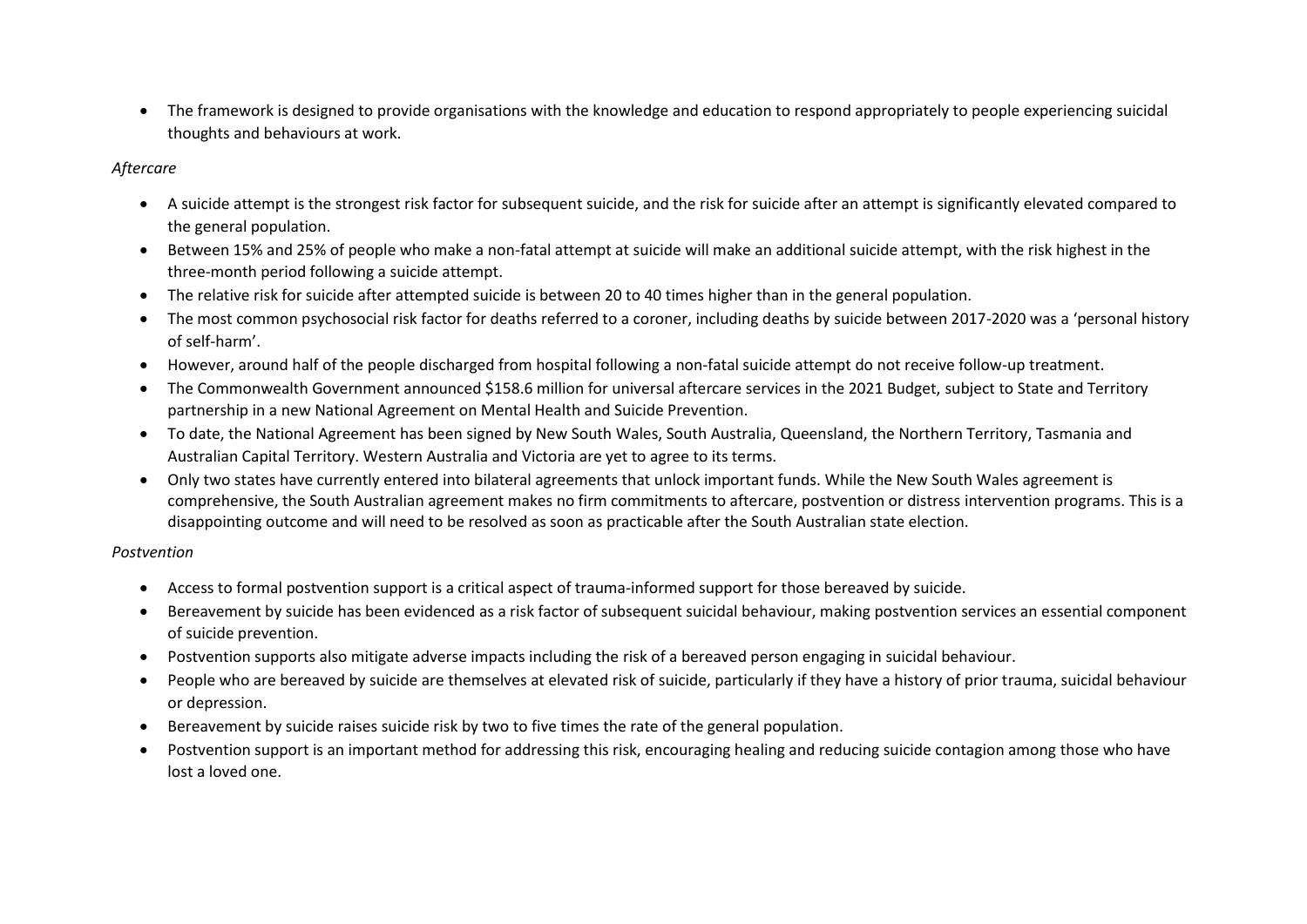*Support after a suicide attempt*

- While aftercare services support survivors of suicide attempts and postvention supports those bereaved by suicide, there is a major gap in the support available to those loved ones impacted by a suicide attempt or suicidal distress.
- With an estimated 65,000 people who attempt suicide each year and many more who experience suicidal thinking and distress, there is a need to address this major service gap.
- A peer-led model, co-designed with individuals with lived experience including across other priority cohorts, should be developed.
- Similar to effective postvention models, a non-clinical model that offers counselling, emotional and practical supports and can connect individuals in need with relevant services is required. These services should be delivered in tandem with, and connected to, existing aftercare and postvention services.

## *Safe Spaces*

- Safes Spaces aim to provide an alternative and are an umbrella term referring to non-clinical, peer-led supports for people in suicidal crisis.
- They do not replace clinical mental health interventions but support people to navigate the mental health system, connect to local services and develop self-management skills.
- Safe Spaces recently emerged in Australia, including a recent Commonwealth commitment to develop national standards for Safe Spaces. Roses in the Ocean have been a leader in supporting the co-design of these spaces and variations of Safe Spaces now exist across Australia.
- The Commonwealth Government should work with states and territories to progress a national network of Safe Spaces as alternatives to Emergency Departments for individuals experiencing suicidal ideation.

### *Youth*

- Suicide is the leading cause of death among young Australians 15-24 years with over one third of deaths in this cohort due to suicide.
- The COVID-19 pandemic has been incredibly disruptive for young people. It has impacted their schooling, saw the loss of key milestones and created great uncertainty for the future.
- Self-harm and suicidal ideation-related hospital admissions have also increased for young people in some jurisdictions.
- Youth suicide prevention requires a multifaceted approach with targeted and co-designed early interventions and programs to support the health and wellbeing of young Australians.
- Early intervention and prevention supports for young people are needed to capture at-risk young people before they reach crisis point.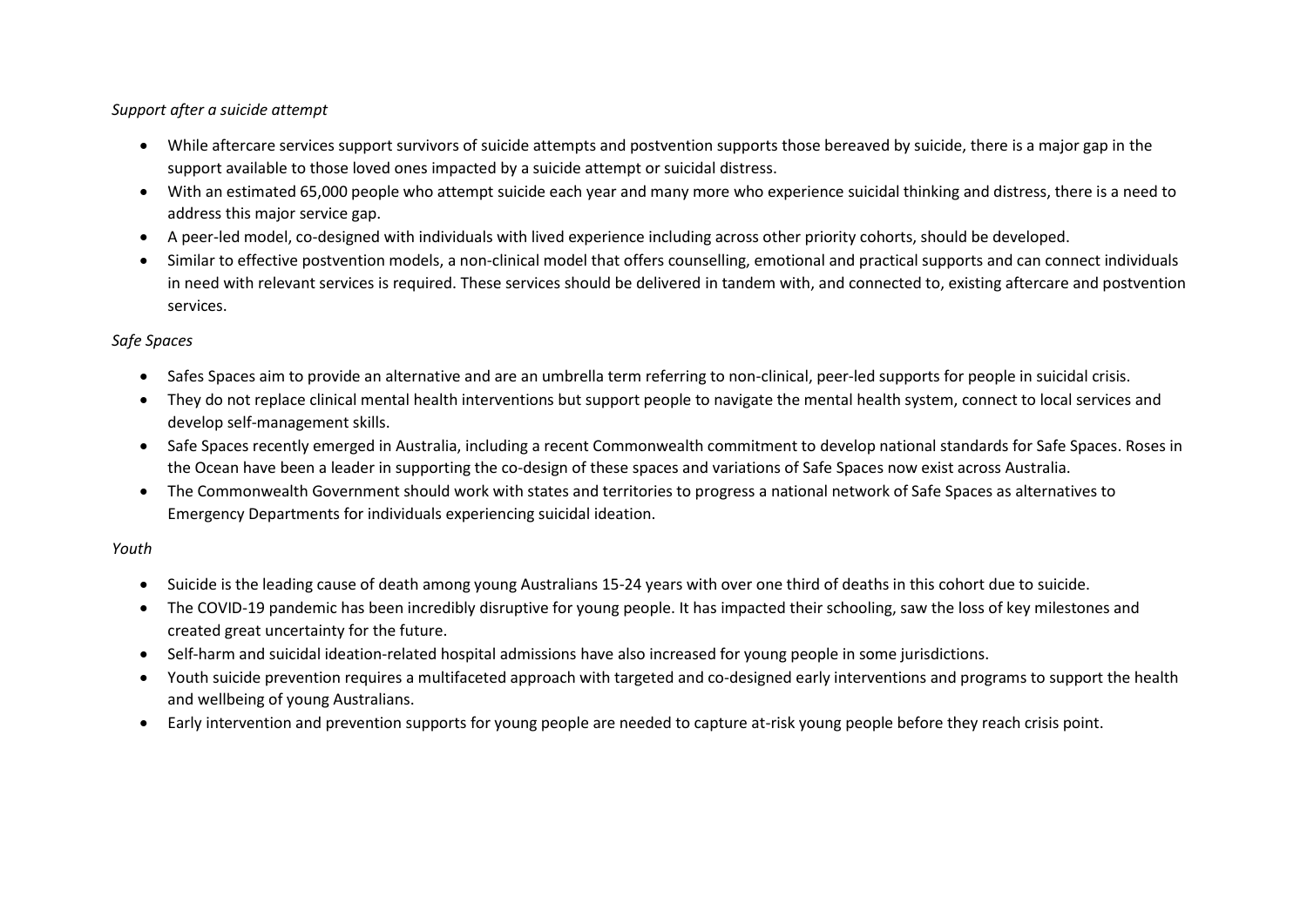## *Aboriginal & Torres Strait Islanders*

- Given the extremely high rates of suicide in Aboriginal and Torres Strait Islander communities, especially amongst young people, we request funding for Aboriginal and Torres Strait Islander- specific interventions.
- We support the National Suicide Prevention Adviser's view that Aboriginal and Torres Strait Islander Controlled Health Organisations are the best placed organisations to become preferred suicide prevention providers to their own communities.
- The rights of Aboriginal and Torres Strait Islander peoples to self-determination, justice and autonomy should underpin everything we do in suicide prevention.
- Policymakers also need to take into account the risk factors unique to Aboriginal and Torres Strait Islander peoples. Intergenerational trauma, social marginalisation, dispossession, loss of cultural identity, community breakdown and the artefacts of colonialism have had a profound impact on the mental health, wellbeing and lives of Aboriginal and Torres Strait Islander peoples.
- Suicide Prevention Australia is signatory to the Uluru Statement from the Heart.

#### *Men*

- More than three-quarters of suicide deaths occur in males; in 2020, 3,139 Australians died by suicide, 2,384 (76%) of whom were males.
- Ambulances respond to over 16,800 calls each year from males experiencing suicidal ideation and a further 9,000 ambulances respond to a suicide attempt.
- These statistics show that many men are in crisis and current supports are not reaching enough men. We need to be providing more supports that engage with men specifically.
- Data indicates that men who die by suicide have fewer contacts and later within the suicidal trajectory with health and mental heath systems, meaning there is a need to identify opportunities to intervene outside the health and mental health systems.
- A national male suicide prevention strategy, that incorporates actions by all governments, is needed to ensure the right approach is taken. This could be implemented as part of a national suicide prevention strategy, but it is important that male suicide prevention is specifically recognised as a priority and addressed.

### *Culturally & Linguistically Diverse Communities*

- Australians from CALD backgrounds generally demonstrate reduced and variable rates of access to mental health services, despite potentially having higher needs due to migration stressors.
- The lower utilisation of mental health services are likely due to high stigma and poor understanding of mental health illnesses, language barriers, lack of health information, lack of understanding of appropriate healthcare pathways, Medicare ineligibility, healthcare costs, normalisation of distress, under-diagnosis, or mis-diagnosis.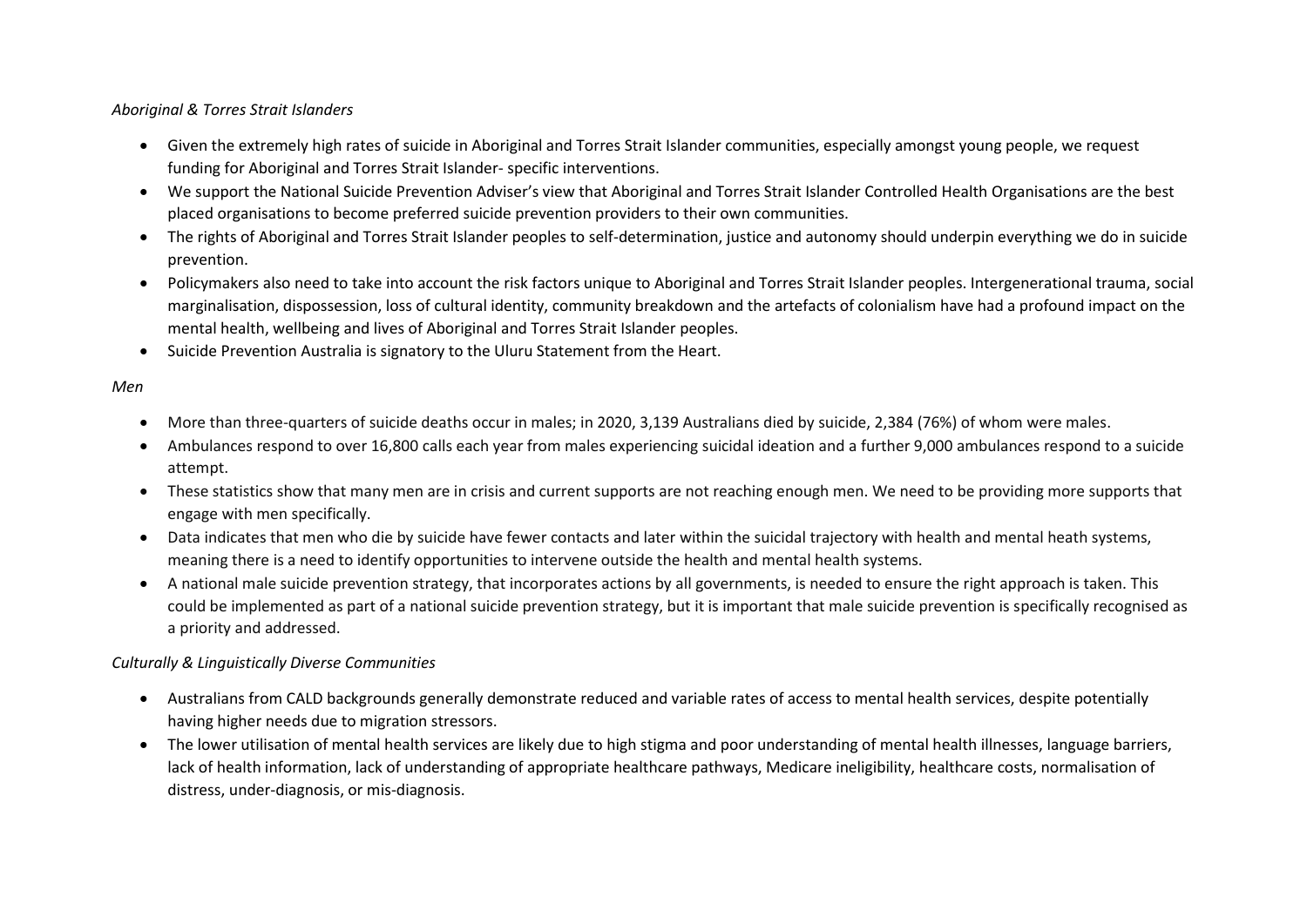• Governments should ensure that a range of organisations and individuals with expertise in culturally appropriate service delivery are involved in the design, implementation and evaluation of services.

#### *LGBTQI+ communities*

- People from LGBTIQ+ communities have higher rates of mental ill-health and suicide than the general population in Australia.
- Recent research into the mental health and wellbeing of LGBTIQ+ Australians demonstrated we are not seeing parallel improvements in LGBTIQ+ mental health.
- 41.9% of LGBTQI communities reported considering attempting suicide in the previous 12 months, 74.8% had considered attempting suicide at some point in their lives, 5.2% reported having attempted suicide in the past 12 months, and 30.3% had attempted suicide at some point in their lives.
- The evidence shows the elevated risk of suicidality experienced by LGBTQI+ people links strongly with their continuing experience of discrimination and exclusion, and the subsequent trauma from these experiences.
- Currently there is a lack of national architecture and coordination for LGBTIQ+ health resulting in the under-funding and under-resourcing of community-controlled organisations who are best placed to deliver tailored suicide prevention initiatives, and a need for mainstream services to take a co-design approach to upskill themselves to be able to respond appropriately to the needs of LGBTIQ+ people.

#### *Veterans*

- Suicide is often the manifestation of complex social and situational factors in a person's life. In the case of service-people and veterans, the transition between the structured environment of active service to civilian life is a uniquely vulnerable period.
- AIHW found that rates of suicide were 18% higher for ex-serving men.
- Suicide is also the leading cause of death for ex-serving men and men in the reserves, as well as being the second highest cause of death for serving men.
- Feedback from our members and stakeholders indicates a critical need to improve access to services through better service coordination, integration and navigation support.
- Members emphasised the need for a collaborative response across government, ex-service organisations, broader non-government services, community and businesses.

### *Welfare Support*

- While suicide is not a typical response, links between unemployment, financial insecurity and suicidality are well established.
- We know from previous recessions and pandemics that that social safety nets play a crucial protective role in reducing distress and suicide risk.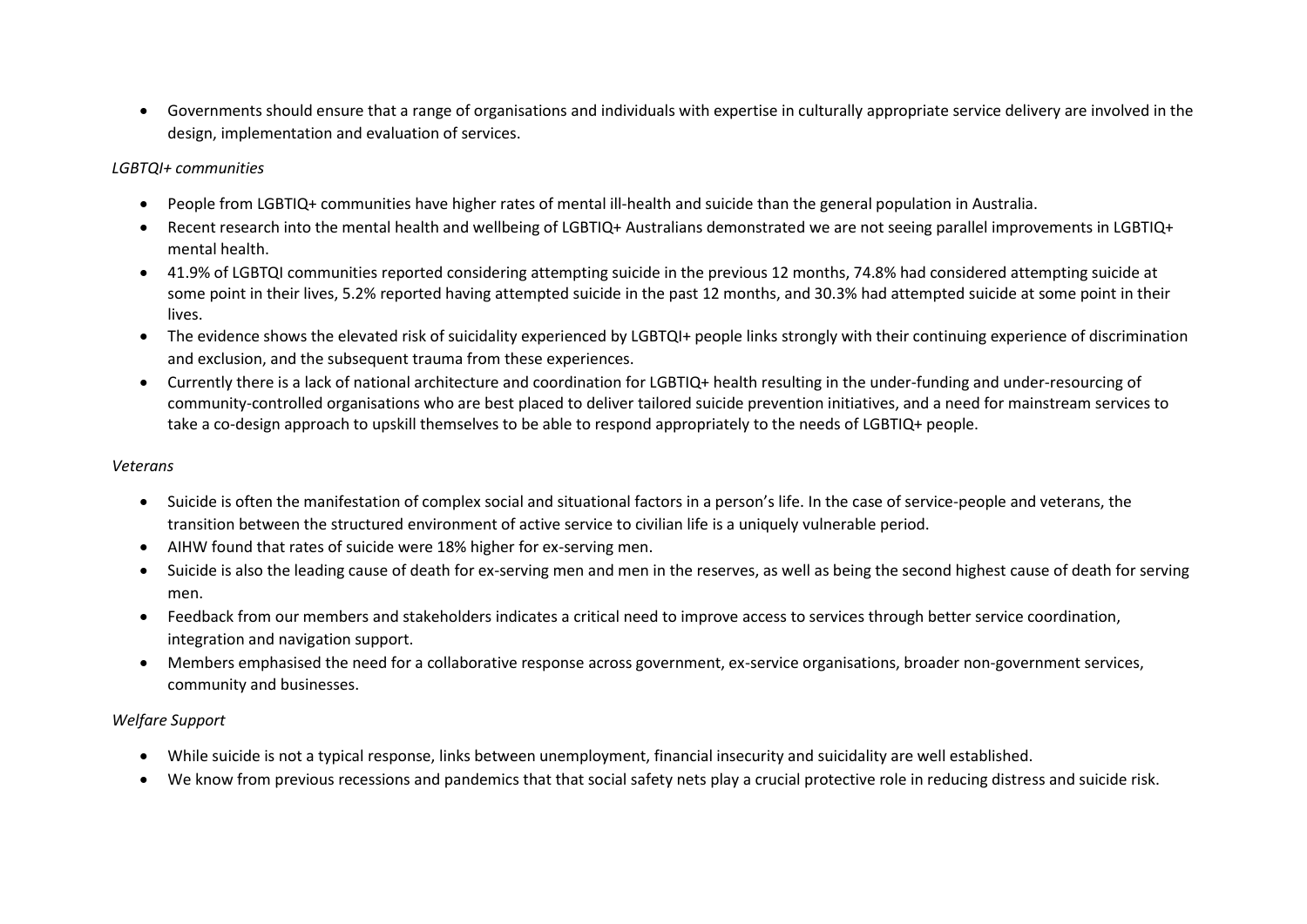- Increasing the base rate means the thousands of Australian people experiencing the challenges of unemployment can meet their basic needs and have the support they need to find meaningful work when it becomes available.
- We support the Raise the Rate campaign championed by ACOSS and our recommendations are in line with their campaign.

## *Social isolation & loneliness*

- Connectedness acts as a significant protective factor for suicide. However, when people become socially isolated and lonely it can have significant impacts and pose harms to both mental and physical health.
- The Australian Psychological Society reports approx. 1 in 4 Australians are experiencing an episode of loneliness, and 1 in 2 report they feel lonely for at least 1 day each week.
- The estimated prevalence of problematic levels of loneliness among Australians is around 5 million.
- Stigma and discrimination are harmful to mental health and can occur against people with mental illness, and high rates of people with mental ill health withdraw themselves from public spaces due to stigma and discrimination.
- 1 in 10 Australians aged 15 and over report lacking social support.
- The Commonwealth Government should lead the development of a national strategy to address loneliness and social isolation and allocate responsibility for implementation to a senior minister.

## *Childhood trauma*

- In 2019, child abuse and neglect during childhood was the leading risk factor contributing to the burden of suicide and self-inflicted injuries in both males and females. It was associated with 33% of total suicide burden in females and 24% in males aged 5 and over.
- Research undertaken by ACOSS reports there are 731,000 children living in poverty in Australia, and 1.2 million Australians living in poverty are under the age of 24.
- Children living in areas of high socio-economic disadvantage experience high rates of unemployment, low education, and have less access to affordable housing.
- During the COVID-19 pandemic in Australia, data from a Kids Helpline six monthly report identifies a 200% increase in counselling contacts from 5 year-olds over the first six months of 2021, when compared to 1 January to 30 June 2020.

### *Housing insecurity*

• Housing insecurity and homelessness has been linked to increased risks of suicidal behaviour.